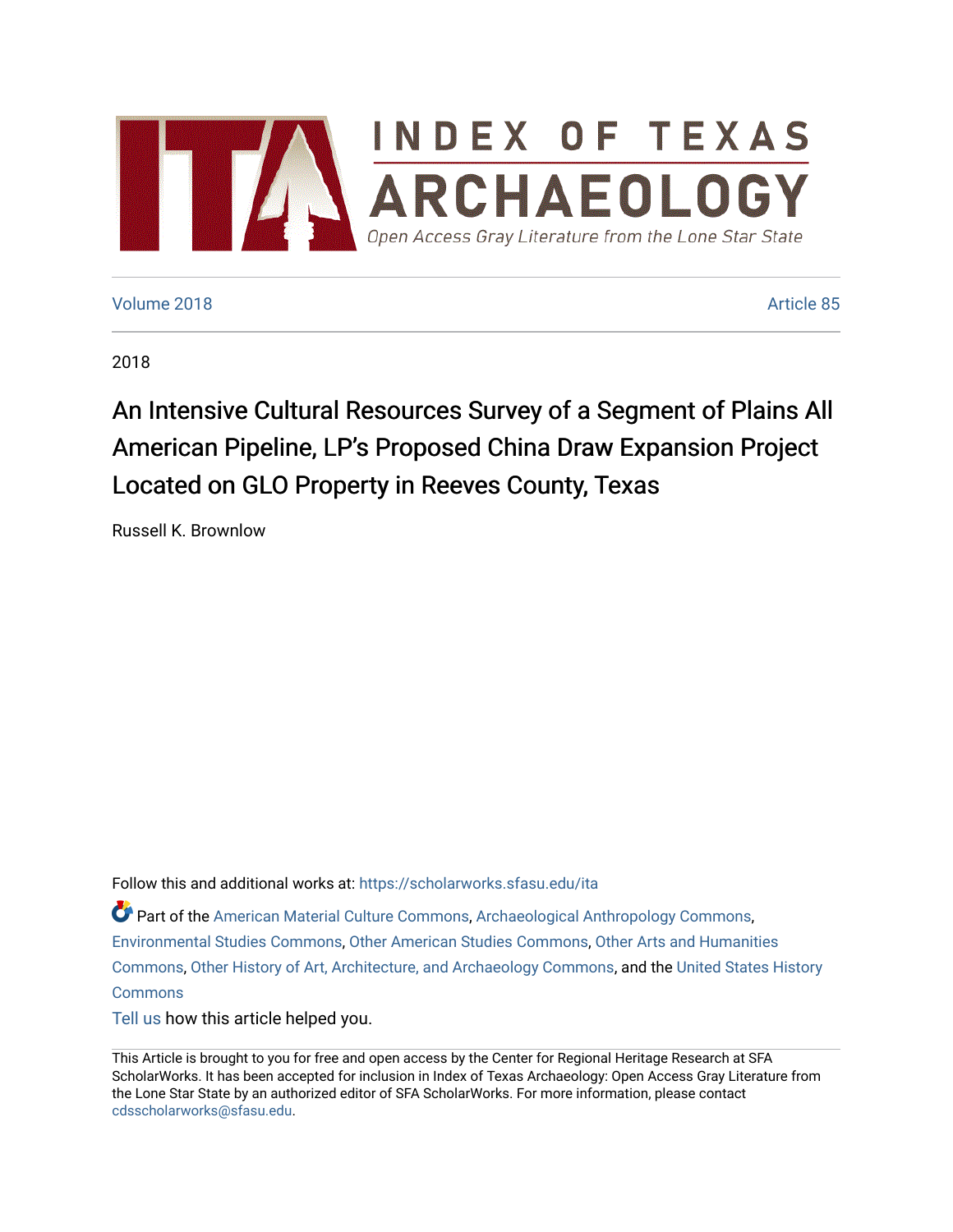### An Intensive Cultural Resources Survey of a Segment of Plains All American Pipeline, LP's Proposed China Draw Expansion Project Located on GLO Property in Reeves County, Texas

Creative Commons License



This work is licensed under a [Creative Commons Attribution 4.0 International License.](https://creativecommons.org/licenses/by/4.0/)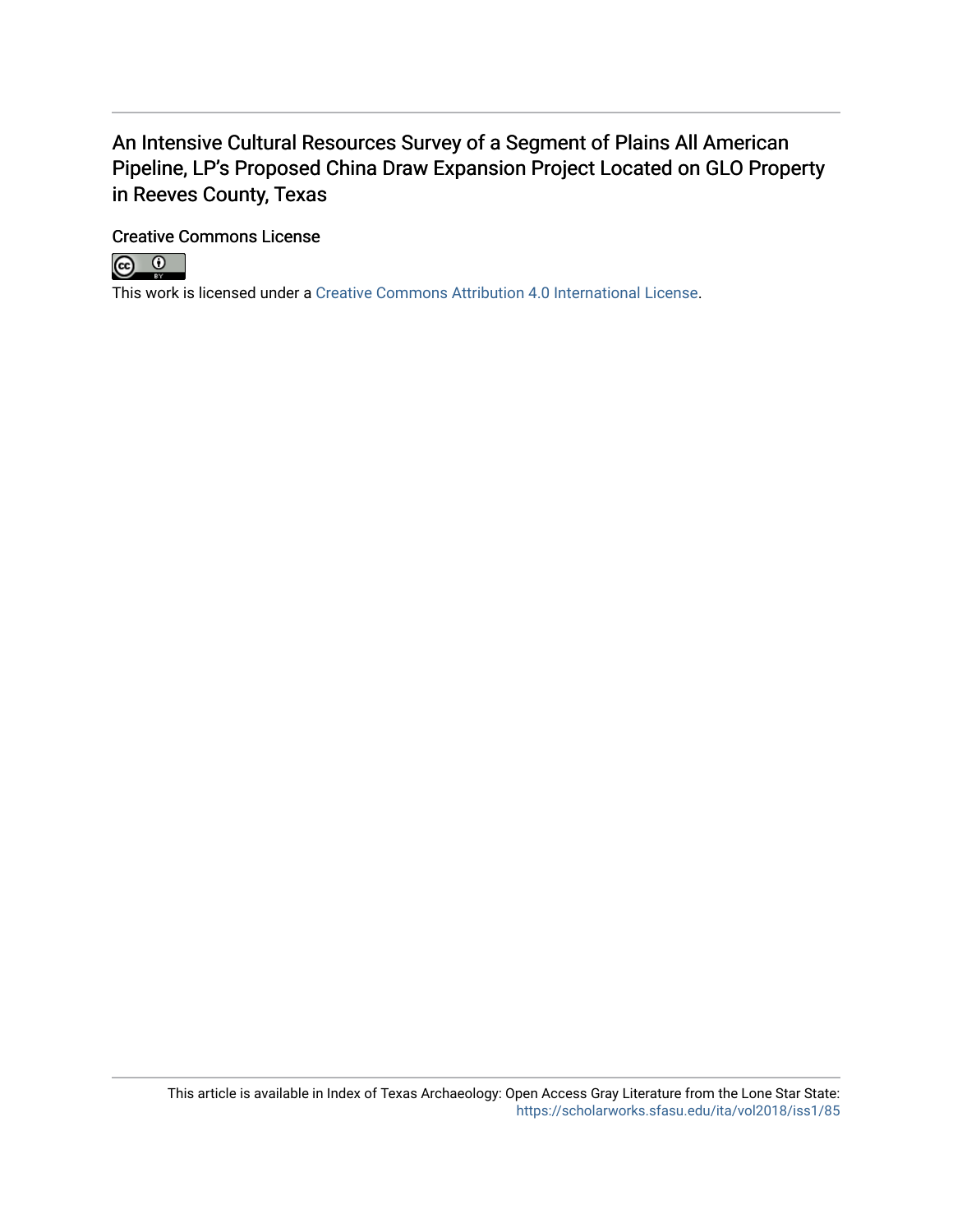# **An Intensive Cultural Resources Survey of a Segment of Plains All American Pipeline, LP's Proposed China Draw Expansion Project Located on GLO Property in Reeves County, Texas**

**By:**

**Russell K. Brownlow**



**HJN 170176 AR 01 Texas Antiquities Committee Permit No. 8170**

**Prepared for:**



**Whitenton Group, Inc. San Marcos, Texas**

**Prepared by:**

lorizon.

Environmental Services, Inc.

**Horizon Environmental Services, Inc. Austin, Texas**

**February 2018**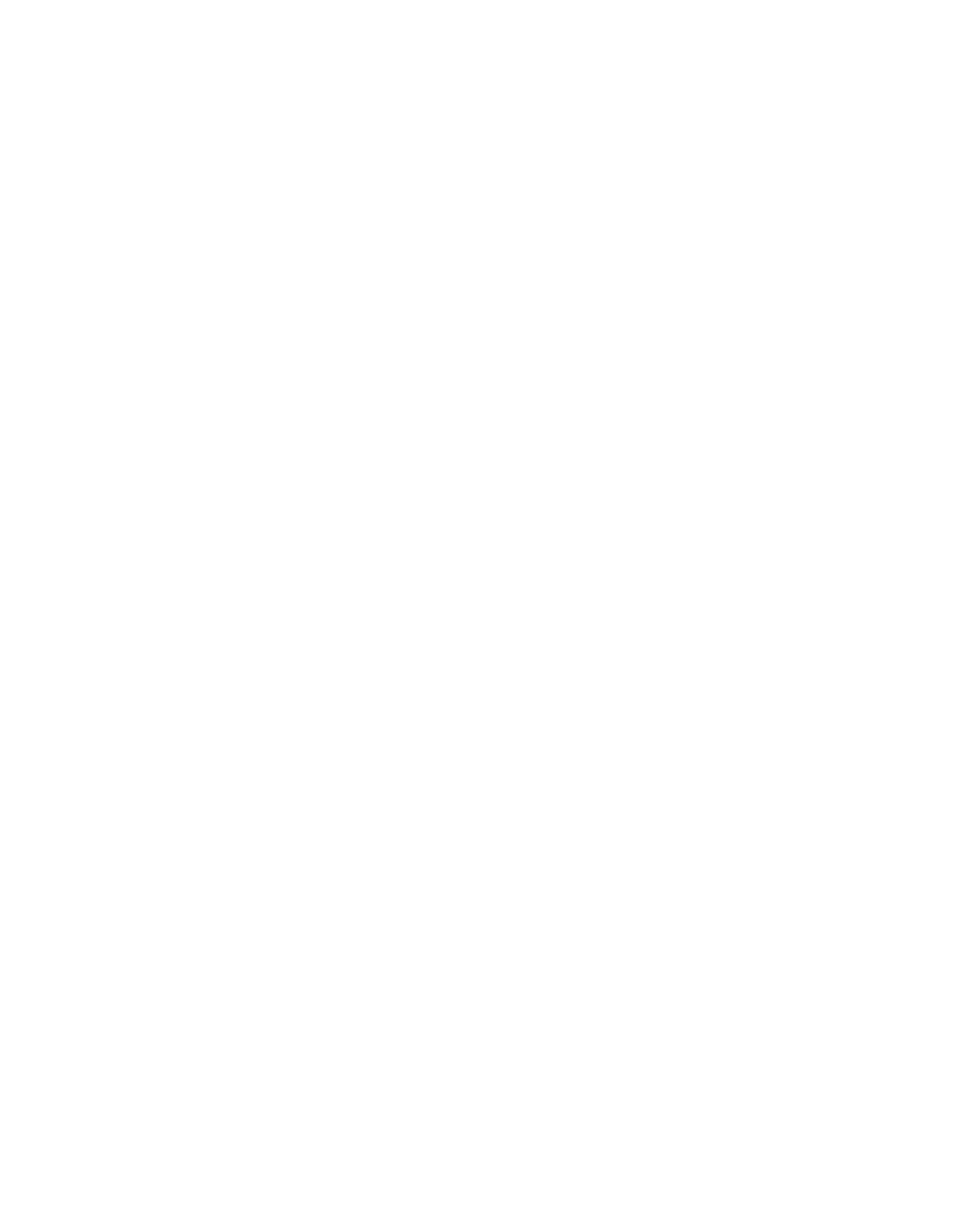# **An Intensive Cultural Resources Survey of a Segment of Plains All American Pipeline, LP's Proposed China Draw Expansion Project Located on GLO Property in Reeves County, Texas**

**By:**

**Russell K. Brownlow**

**Prepared for:**



**Whitenton Group, Inc. 3413 Hunter Road San Marcos, Texas 78666**

**On behalf of:**



**Plains All American Pipeline, LP 333 Clay Street, Suite 1600 Houston, TX 77002**

**Prepared by:**



Environmental Services, Inc.

**Horizon Environmental Services, Inc. 1507 S. Interstate 35 Austin, Texas 78741**

**Russell K. Brownlow, Principal Investigator HJN 170176 AR 01**

**Texas Antiquities Committee Permit No. 8170**

**February 2018**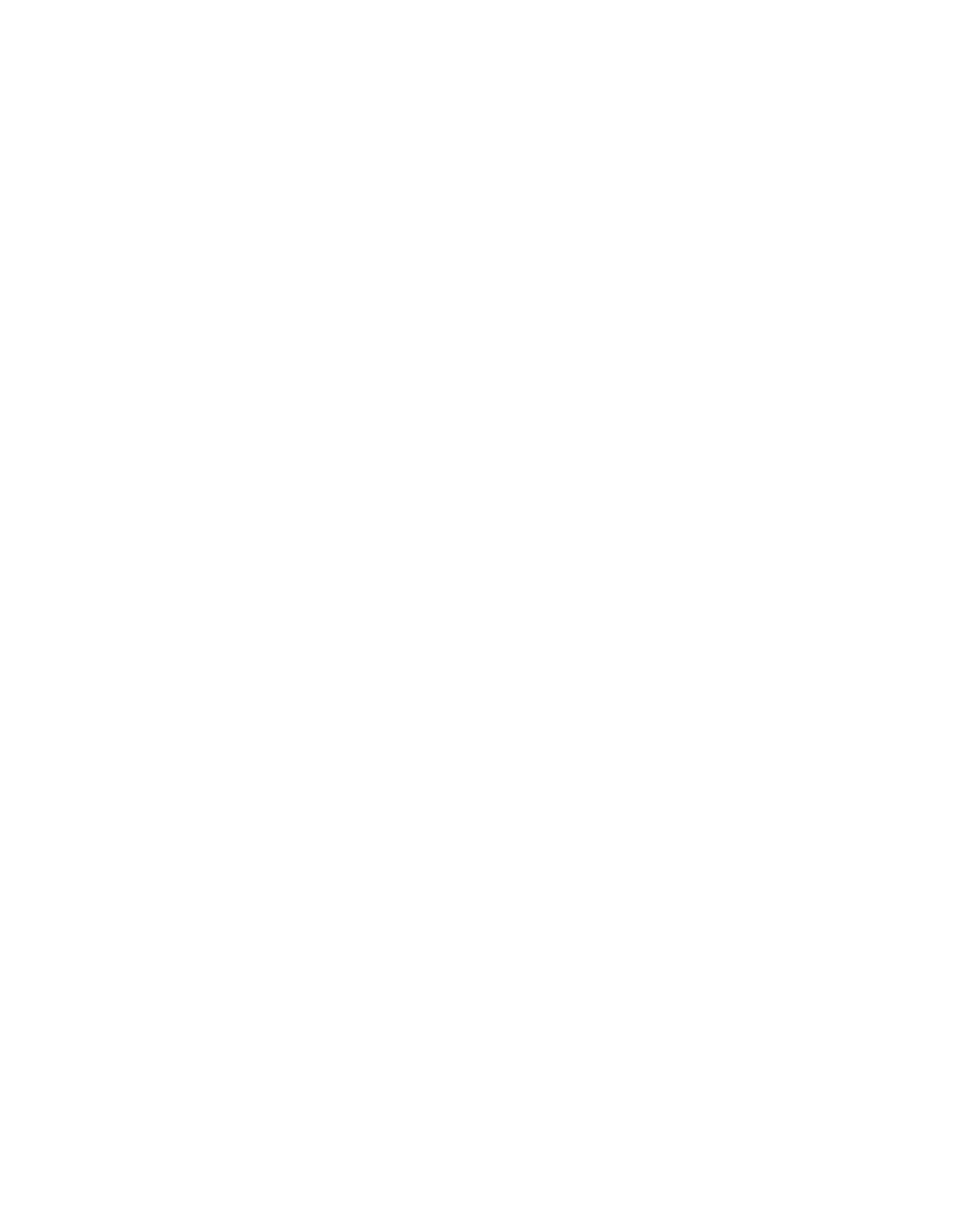### <span id="page-6-0"></span>**MANAGEMENT SUMMARY**

On 26 September 2017, Horizon Environmental Services, Inc. (Horizon) conducted an intensive cultural resources survey of a segment of Plains All American Pipeline, LP's (Plains) proposed China Draw Expansion pipeline right-of-way (ROW) located in northwestern Reeves County, Texas (Project Area). The development of the pipeline ROW will be privately funded and will not require any federal permitting or coordination. However, a 1.0-mile (1.6-kilometer [km])-long segment of the proposed ROW is located on property owned by the Texas General Land Office (GLO). As the GLO is considered to be a political subdivision of the state, the portion of the undertaking on GLO property falls under the regulations of the Antiquities Code of Texas (ACT). At the request of Whitenton Group, Inc. (Whitenton), Horizon conducted the cultural resources survey of the Project Area on behalf of Plains in compliance with the ACT. The purpose of the survey was to determine if any archeological sites were located within the Project Area and, if any existed, to determine if the project had the potential to have any adverse impacts on sites considered eligible for formal designation as State Antiquities Landmarks (SALs). The cultural resources survey was conducted under Texas Antiquities Committee (TAC) permit number 8170.

Overall, the entire proposed ROW measures 6.7 miles (10.9 km) long by 30.0 feet (9.1 meters [m]) wide, with a total area of approximately 24.4 acres. However, the Project Area (i.e., the segment of the proposed ROW that crosses GLO property) measures only 1.0 mile (1.6 km) long by 30.0 feet (9.1 m) wide, with a total area of approximately 3.6 acres.

The cultural resources survey of the Project Area resulted in entirely negative findings. No cultural materials were observed on the surface of the Project Area or within any of the 17 excavated shovel tests.

Based on the negative survey results, it is Horizon's opinion that the construction of the proposed China Draw Expansion Project across GLO property will have no adverse effect on significant cultural resources designated as or considered eligible for designation as SALs. Horizon therefore recommends that Plains be allowed to proceed with the construction of the proposed pipeline relative to the jurisdiction of the ACT.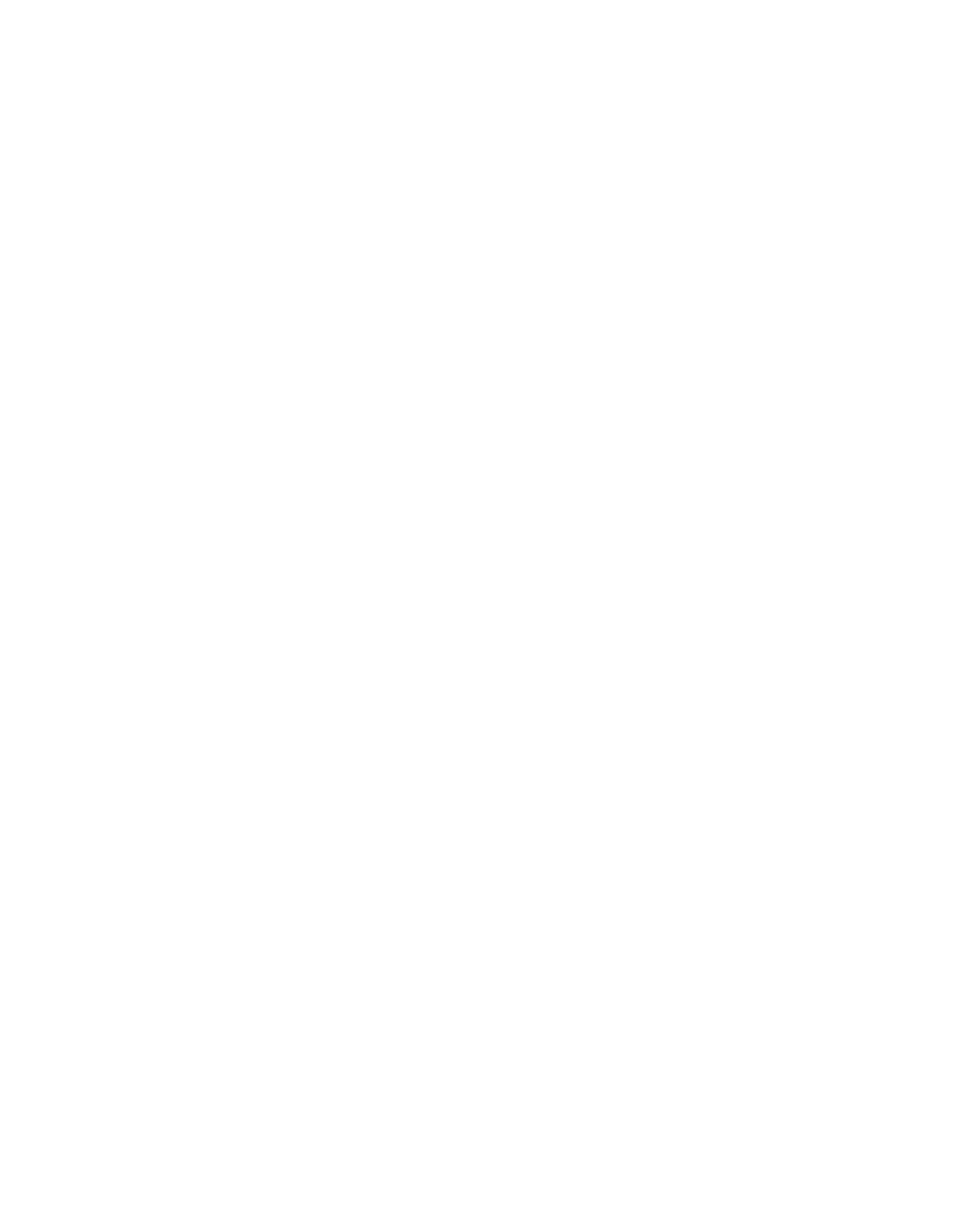## **TABLE OF CONTENTS**

| <b>Chapter</b> |                                               | Page |  |  |  |  |
|----------------|-----------------------------------------------|------|--|--|--|--|
|                |                                               |      |  |  |  |  |
| 1.0            |                                               |      |  |  |  |  |
| 2.0            | 2.1<br>2.2<br>2.3<br>2.4<br>2.5               |      |  |  |  |  |
| 3.0            | 3.1<br>3.2<br>3.3<br>3.4<br>3.5               |      |  |  |  |  |
| 4.0            | 4.1<br>4.2                                    |      |  |  |  |  |
| 5.0            |                                               |      |  |  |  |  |
| 6.0            | 6.1<br>6.2                                    |      |  |  |  |  |
| 7.0            | <b>SHOVEL TEST DATA</b><br><b>APPENDIX A:</b> |      |  |  |  |  |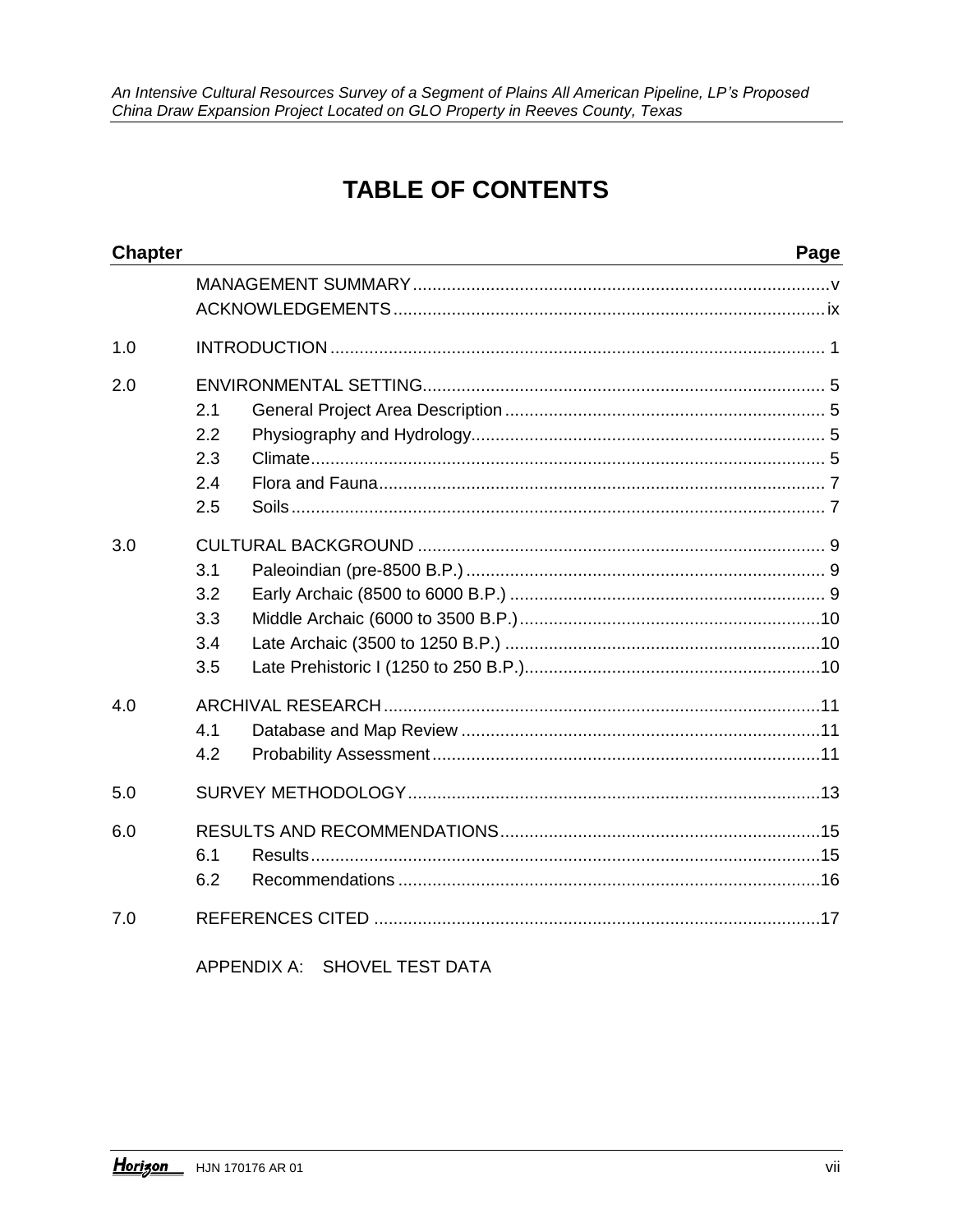### **LIST OF FIGURES**

### **Page**

### **LIST OF TABLES**

### **Page** [Table 2-1. Soils mapped within the Project Area.......................................................................](#page-18-2) 7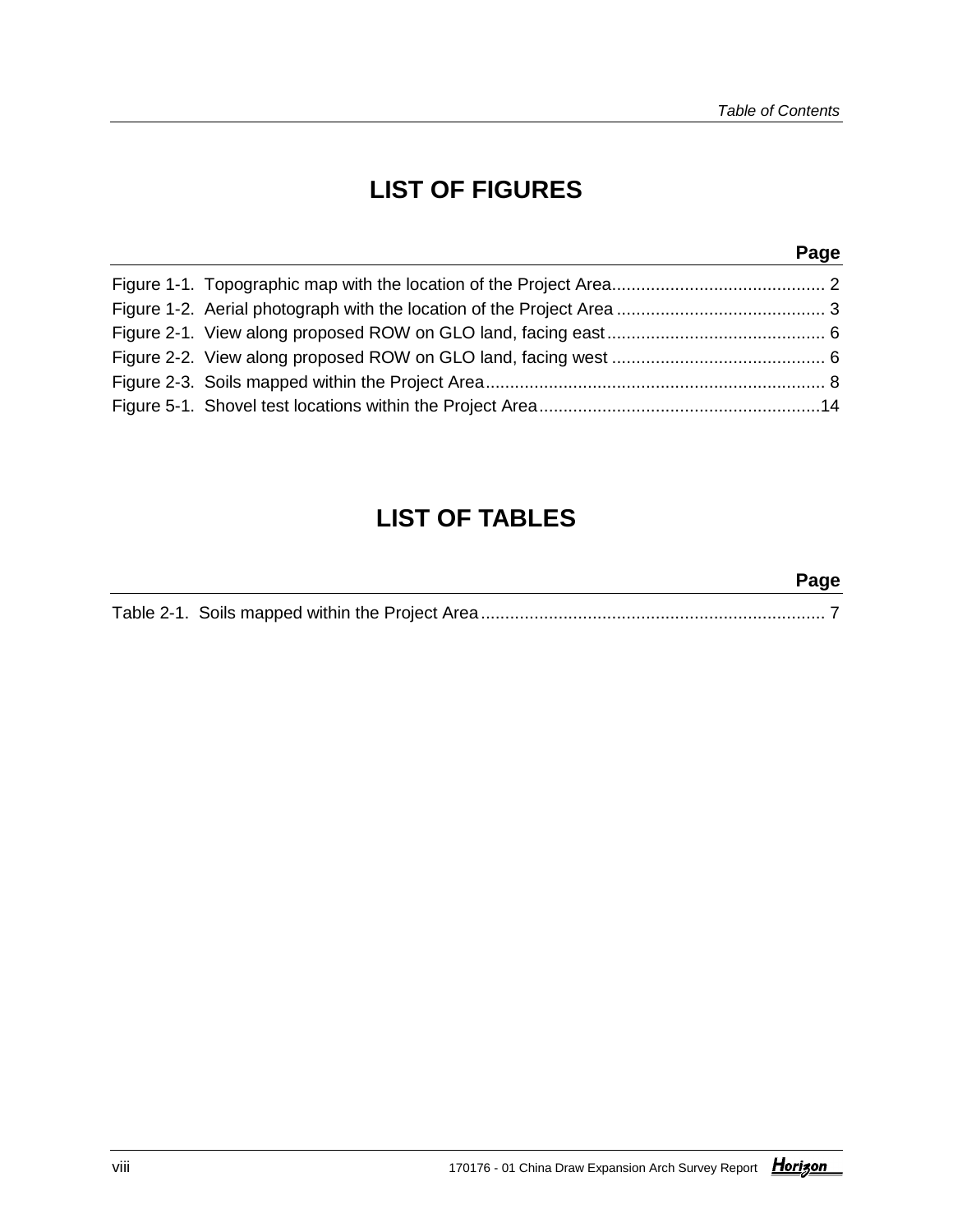# <span id="page-10-0"></span>**ACKNOWLEDGEMENTS**

Horizon Environmental Services, Inc. (Horizon) conducted the intensive cultural resources survey of the segment of Plains All American Pipeline, LP's (Plains) proposed China Draw Expansion pipeline right-of-way (ROW) reported herein in compliance with the Antiquities Code of Texas (ACT). Russell Brownlow served as the principal investigator for the project and lead author of this report. Jacob Lyons and Foster Duncan conducted the field investigations, while Jacob Lyons was responsible for drafting the figures.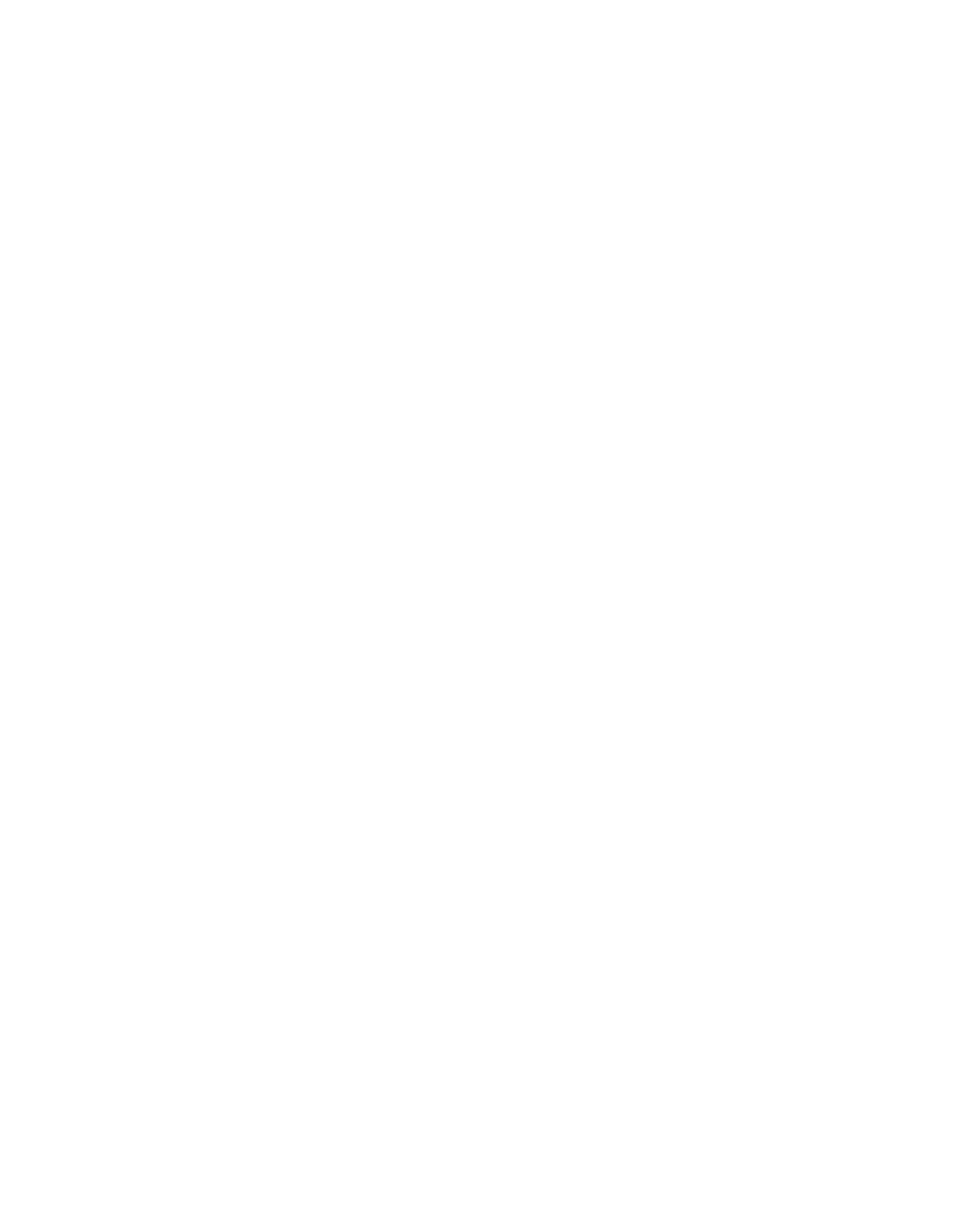# <span id="page-12-0"></span>**1.0 INTRODUCTION**

This document reports the results of an intensive cultural resources survey of a segment of Plains All American Pipeline, LP's (Plains) proposed China Draw Expansion pipeline right-ofway (ROW) located in northwestern Reeves County, Texas (Project Area; Figures 1-1 and 1-2). The development of the pipeline ROW will be privately funded and will not require any federal permitting or coordination. However, a 1.0-mile (1.6-kilometer [km])-long segment of the proposed ROW is located on property owned by the Texas General Land Office (GLO). As the GLO is considered to be a political subdivision of the state, the portion of the undertaking on GLO property falls under the regulations of the Antiquities Code of Texas (ACT). At the request of Whitenton Group, Inc. (Whitenton), Horizon Environmental Services, Inc. (Horizon) conducted the cultural resources survey of the Project Area on behalf of Plains in compliance with the ACT. The purpose of the survey was to determine if any archeological sites were located within the Project Area and, if any existed, to determine if the project had the potential to have any adverse impacts on sites considered eligible for formal designation as State Antiquities Landmarks (SALs).

Overall, the entire proposed ROW measures 6.7 miles (10.9 km) long by 30.0 feet (9.1 meters [m]) wide, with a total area of approximately 24.4 acres. However, the Project Area (i.e., the segment of the proposed ROW that crosses GLO property) measures only 1.0 mile (1.6 km) long by 30.0 feet (9.1 m) wide, with a total area of approximately 3.6 acres.

The cultural resources investigations consisted of an archival review, an intensive cultural resources survey of the Project Area, and the production of a report suitable for review by the State Historic Preservation Officer (SHPO) in accordance with the Texas Historical Commission's (THC) *Rules of Practice and Procedure*, Chapter 26, Section 27, and the Council of Texas Archeologists (CTA) *Guidelines for Cultural Resources Management Reports*. Russell Brownlow (Horizon's cultural resources director) served as the project's principal investigator, while Jacob Lyons (Horizon field technician) and Foster Duncan (temporary archeological field technician) conducted the field investigations. The cultural resources investigations were conducted under Texas Antiquities Committee (TAC) permit number 8170.

Horizon conducted the survey of the Project Area on 26 September 2017. This entailed intensive surface inspection and subsurface shovel testing along the length of the Project Area. The Texas State Minimum Archeological Survey Standards (TSMASS) require a minimum of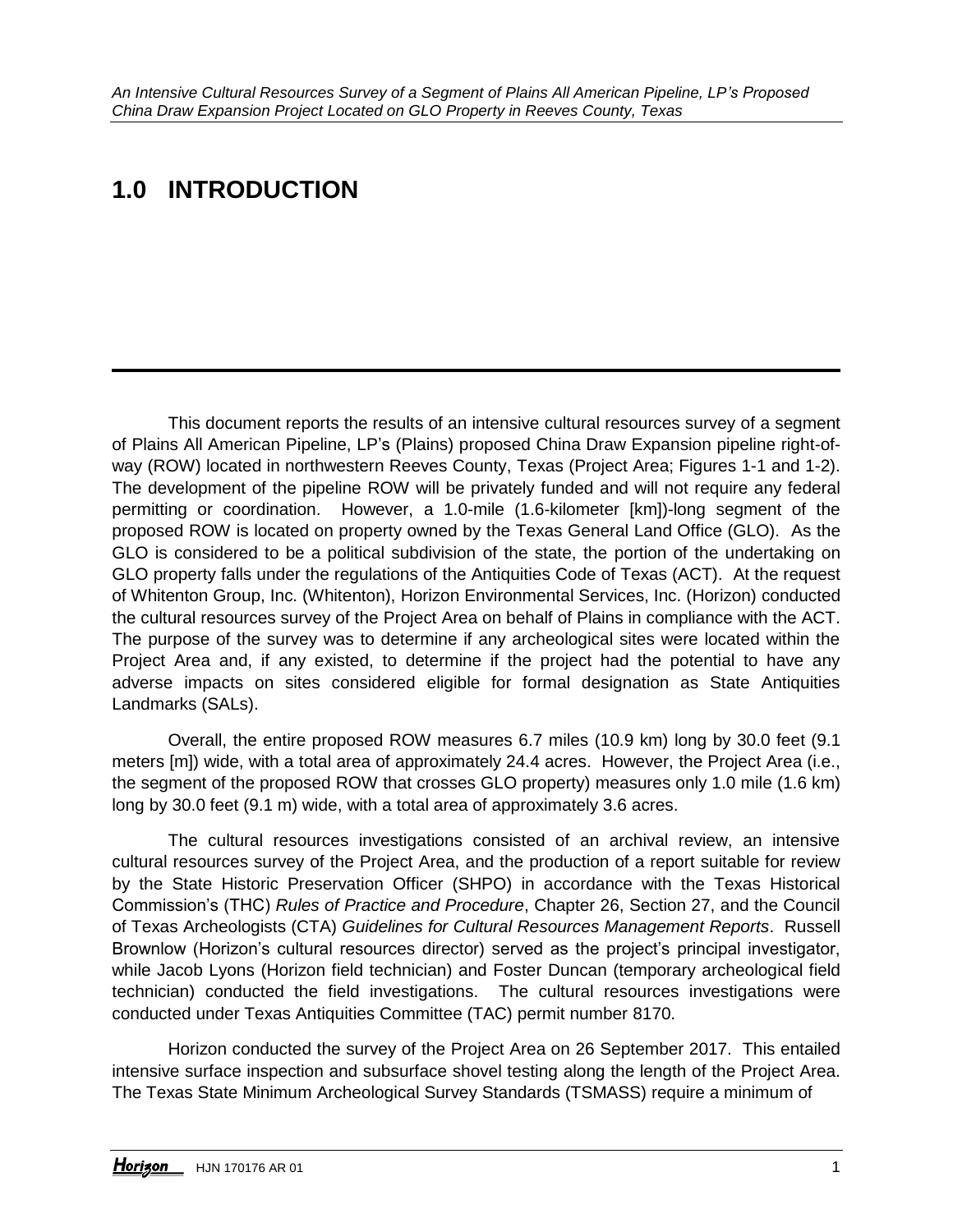

<span id="page-13-0"></span>**Figure 1-1. Topographic map with the location of the Project Area**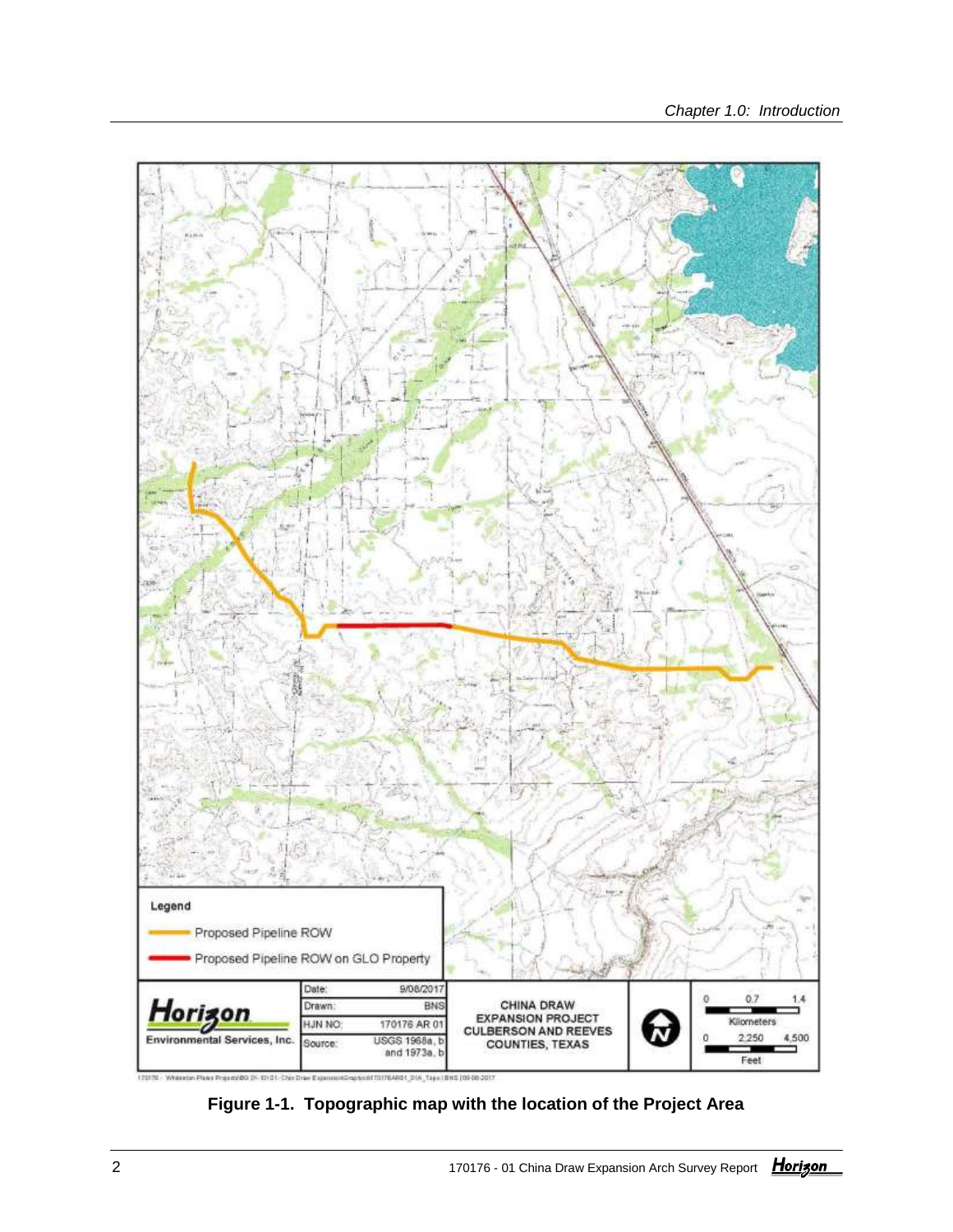*An Intensive Cultural Resources Survey of a Segment of Plains All American Pipeline, LP's Proposed China Draw Expansion Project Located on GLO Property in Reeves County, Texas*

<span id="page-14-0"></span>

**Figure 1-2. Aerial photograph with the location of the Project Area**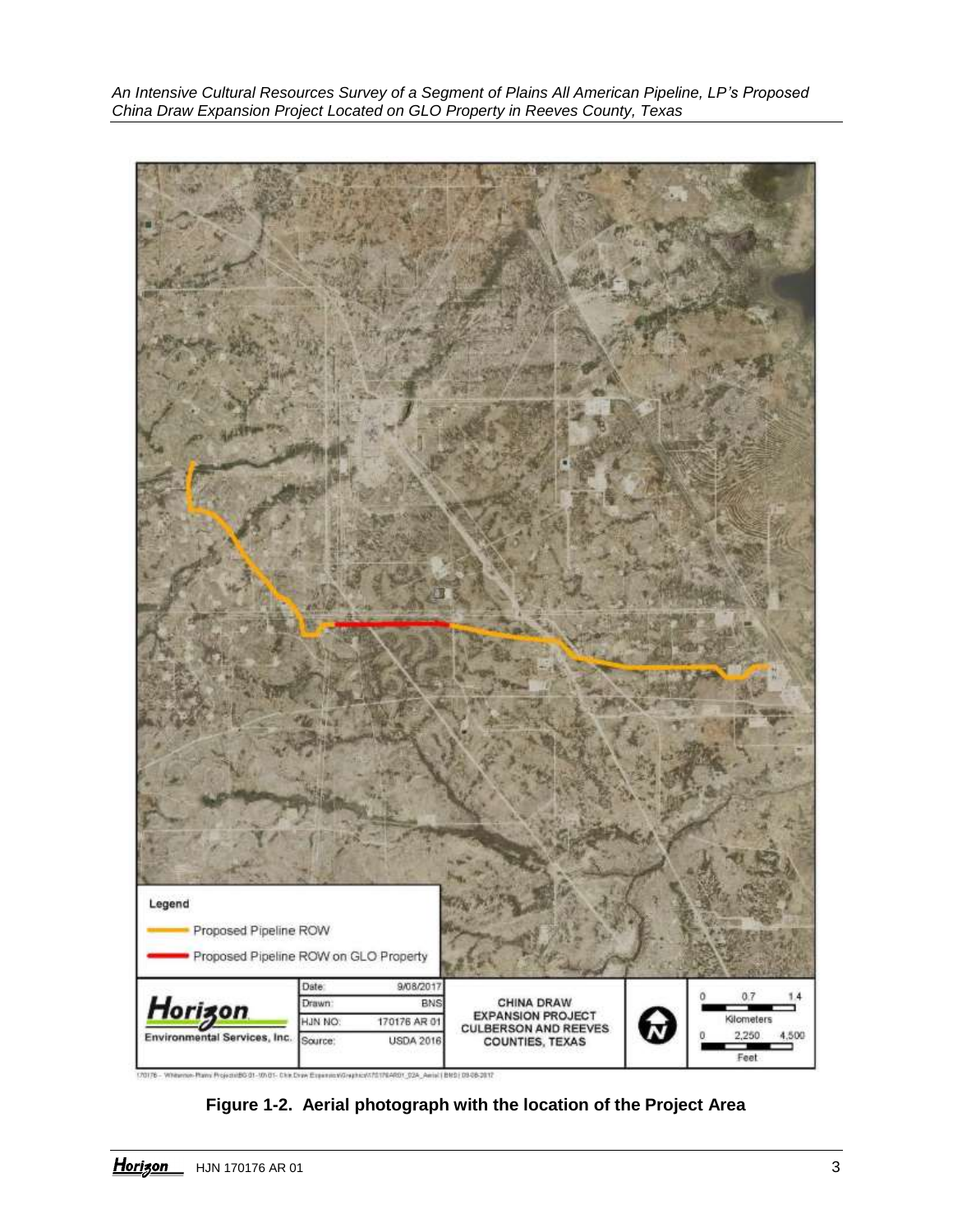16 shovel tests per mile for linear projects measuring up to 100.0 feet (30.5 m) wide. As the Project Area totals 1.0 mile (1.6 km) in length, a minimum of 16 shovel tests were necessary within the Project Area in order to comply with the TSMASS. Horizon exceeded the TSMASS by excavating a total of 17 shovel tests across the Project Area.

The cultural resources survey of the Project Area resulted in entirely negative findings. No cultural materials were observed on the surface of the Project Area or within any of the 17 excavated shovel tests.

Based on the negative survey results, it is Horizon's opinion that the construction of the proposed China Draw Expansion Project across GLO property will have no adverse effect on significant cultural resources designated as or considered eligible for designation as SALs. Horizon therefore recommends that Plains be allowed to proceed with the construction of the proposed pipeline relative to the jurisdiction of the ACT. However, in the unlikely event that any cultural materials (including human remains or burial features) are inadvertently discovered at any point during construction, use, or ongoing maintenance of the proposed pipeline ROW, even in previously surveyed areas, all work at the location of the discovery should cease immediately, and the THC and GLO should be notified of the discovery.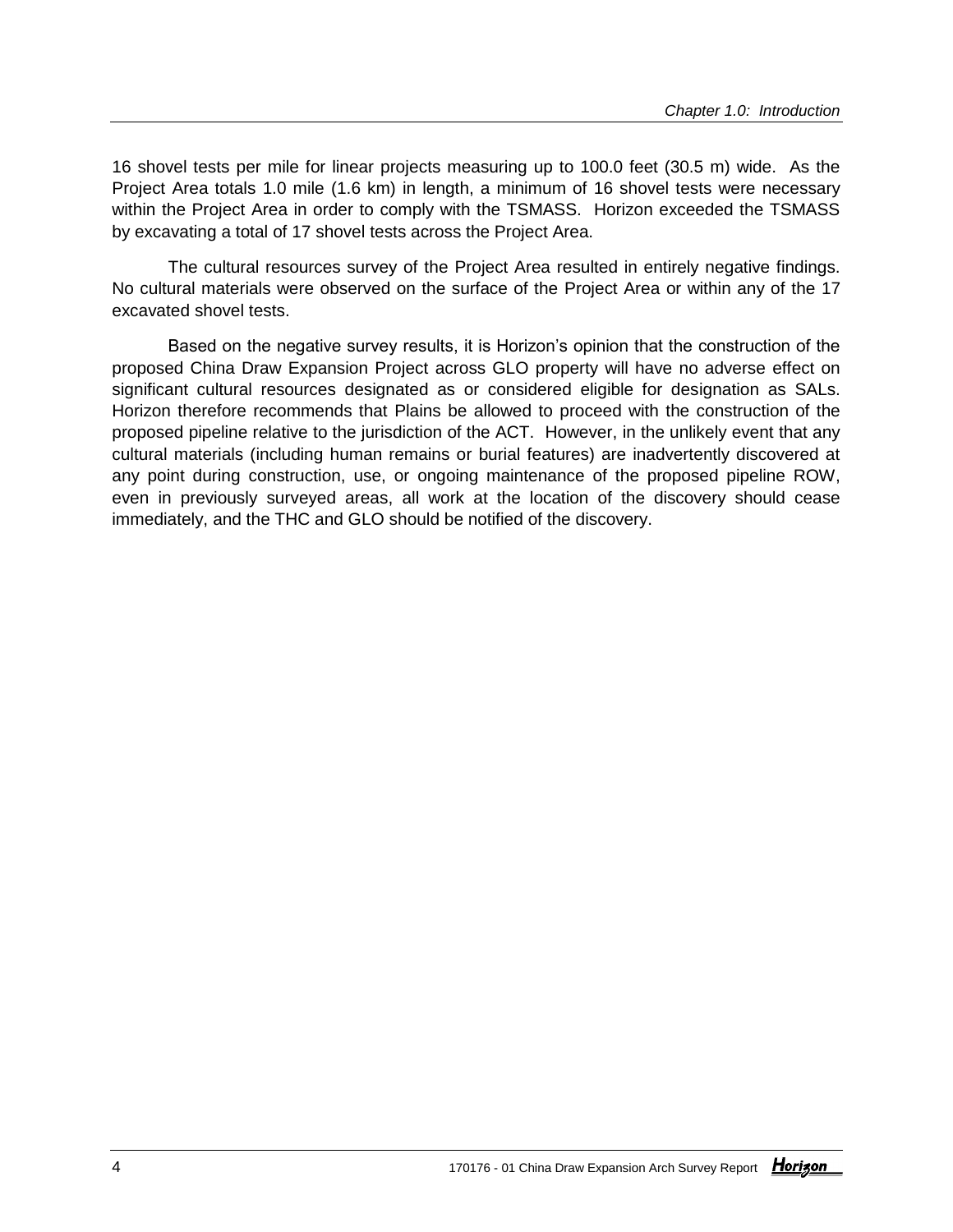### <span id="page-16-0"></span>**2.0 ENVIRONMENTAL SETTING**

#### <span id="page-16-1"></span>**2.1 GENERAL PROJECT AREA DESCRIPTION**

Plains' proposed China Draw Expansion Project is located in northeastern Culberson County and northwestern Reeves County, approximately 5.4 miles (8.7 km) northwest of Orla, Texas. It can be found on the US Geological Survey (USGS) 7.5-minute Screwbean Draw NE, Texas, and Red Bluff, Texas, topographic quadrangle maps (see Figure 1-1). Overall, the entire proposed ROW measures 6.7 miles (10.9 km) long by 30.0 feet (9.1 m) wide, with a total area of approximately 24.4 acres. However, the Project Area (i.e., the segment of the proposed ROW that crosses GLO property) measures only 1.0 mile (1.6 km) long by 30.0 feet (9.1 m) wide, with a total area of approximately 3.6 acres. It is located only in Reeves County on the Screw Bean Draw NE, Texas, topographic quadrangle map (see Figure 1-1). Representative images of the Project Area at the time of the cultural resources survey are presented in Figures 2-1 and 2-2.

#### <span id="page-16-2"></span>**2.2 PHYSIOGRAPHY AND HYDROLOGY**

The Project Area is located in northwestern Reeves County in far West Texas. It is situated within an area of gently undulating desert hills southeast of China Draw and north of a tributary of Sand Creek (see Figure 1-1). The proposed ROW initiates at an existing well pad north of China Draw in Culberson County. From there, it extends southeasterly to an existing gathering facility in Reeves County. Near the center of this alignment, the proposed ROW crosses a tract owned by the GLO. Elevations within the Project Area range between 3025.0 and 3035.0 feet (922.0 and 925.1 m) above mean sea level. Hydrologically, the proposed ROW is situated within the Pecos River basin. It is drained to the northeast by China Draw and to the west by Salt Creek and its tributaries. Both China Draw and Salt Creek eventually join the Pecos River, which is located approximately 3.3 miles (5.3 km) east of the Project Area.

#### <span id="page-16-3"></span>**2.3 CLIMATE**

Winters in Reeves County are generally cool, with an average temperature of 46.0 degrees Fahrenheit (°F). The summer months are hot, with an average temperature of 83.0°F. The average annual total precipitation is about 8.6 inches (21.8 centimeters [cm]), with roughly 70% of it falling between April and September (NRCS 1980).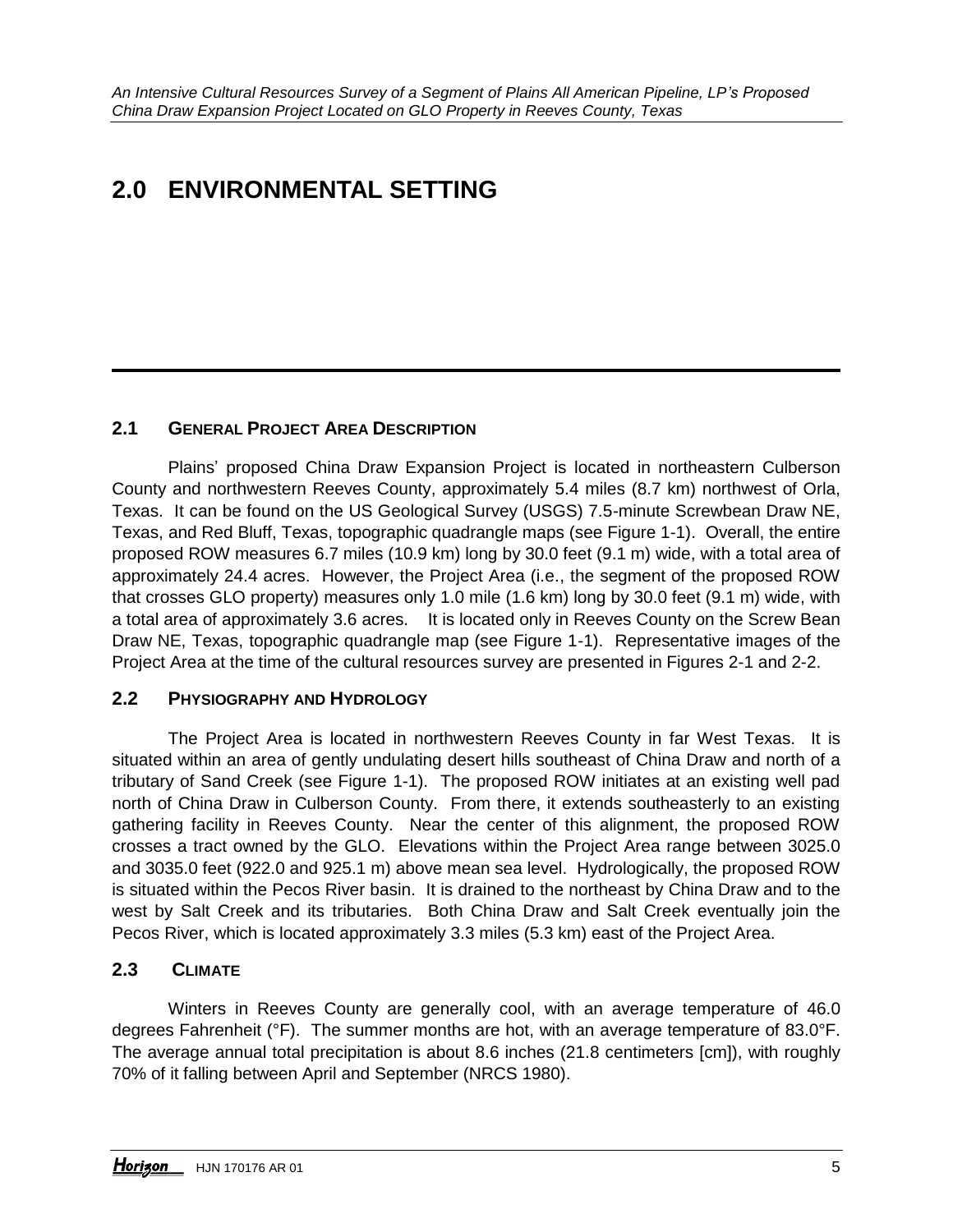

**Figure 2-1. View along proposed ROW on GLO land, facing east**

<span id="page-17-1"></span><span id="page-17-0"></span>

**Figure 2-2. View along proposed ROW on GLO land, facing west**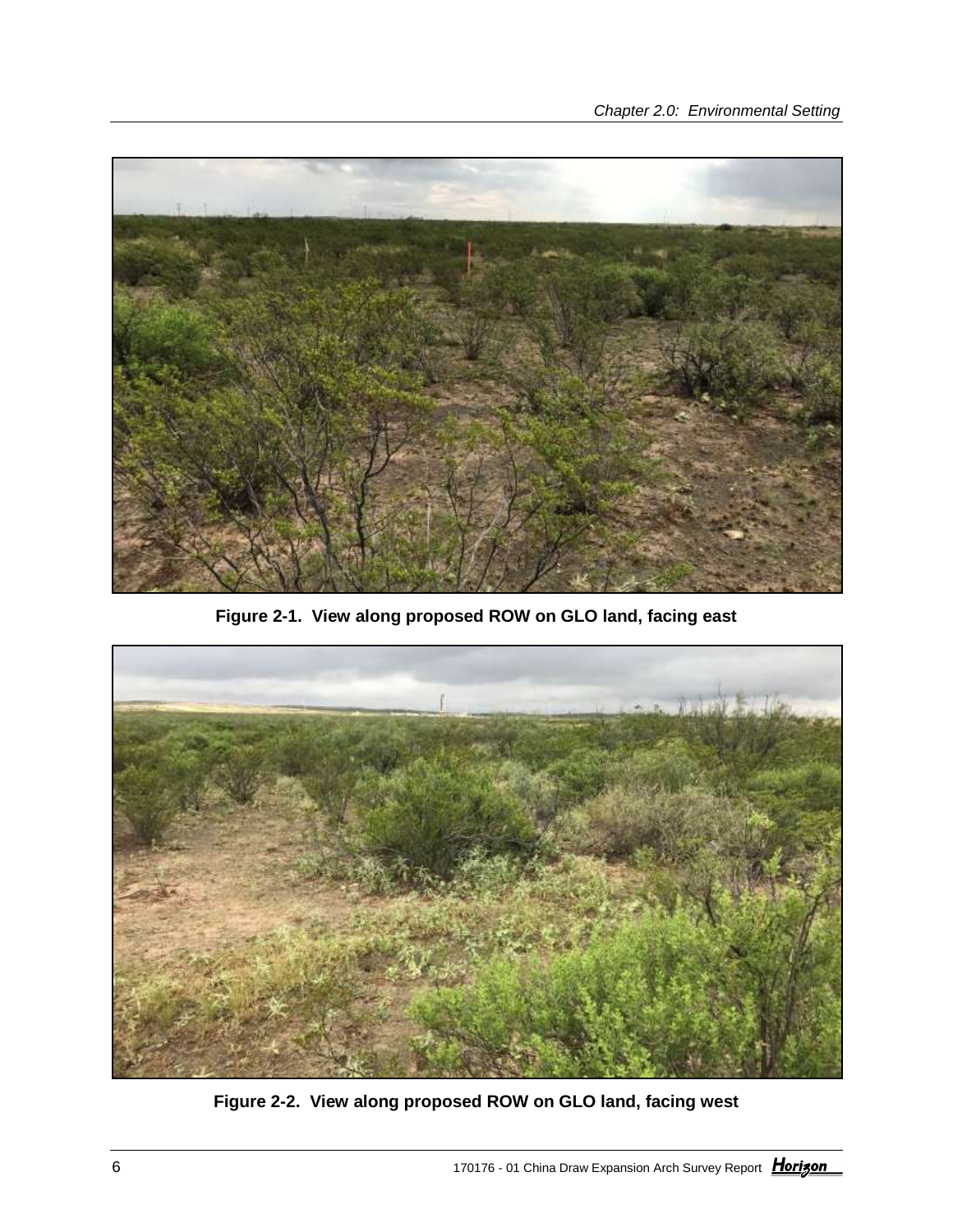### <span id="page-18-0"></span>**2.4 FLORA AND FAUNA**

The Project Area is located in the Chihuahuan Biotic Province, which includes all of Trans-Pecos Texas except the Guadalupe Mountains (Blair 1950). Blair notes that portions of Culberson and the surrounding counties were once part of an old bolson now drained by the Pecos River. Also located within the Chihuahuan Basins and Playas of the Chihuahuan Deserts ecoregion, the Project Area is situated within geologic formations composed of sand sheet and caliche deposits (Griffith et al. 2007). Three native plant communities dominate the Chihuahuan Basins and Playas: saline flats and alkaline playa margins, gypsum land, and desert shrubland. The dominant species associated with the saline flats and alkaline playa margins plant community include *Atriplex canescens* (fourwing saltbush), *Suaeda* spp. (seepweed), *Salicornia*  spp. (pickleweed), and *Sporobolus airoides* (alkali sacaton). The dominant species associated with the gypsum land plant community include *Bouteloua breviseta* (gypsum grama), *Mentzelia*  spp. (blazingstar), and *Ephedra torreyana* (Torrey's jointfir). The dominant species associated with the desert shrubland plant community include *Larrea tridentata* (creosote bush), *Flourensia cernua* (American tarwort), *Yucca* spp. (yucca), *Artemisia filifolia* (sand sagebrush), *Acacia rigidula* (blackbrush), *Cylindropuntia leptocaulis* (Christmas cactus), *Agave lechuguilla*  (lechuguilla), and *Leucophyllum frutescens* (cenizo) (Griffith et al. 2007).

### <span id="page-18-1"></span>**2.5 SOILS**

One soil type is mapped within the boundaries of the Project Area. This soil is presented in Table 2-1 (NRCS 180) and in Figure 2-3.

<span id="page-18-2"></span>

| <b>Soil Name</b>                              | <b>Soil Type</b>      | <b>Soil Depth</b><br>(inches)                                | <b>Setting</b>                                 |
|-----------------------------------------------|-----------------------|--------------------------------------------------------------|------------------------------------------------|
|                                               | Reaker                | Reaker                                                       | Reaker                                         |
| Reaker-Lozier association,<br>undulating (33) | Loam                  | 0 to $7:$ Loam<br>7 to 17: Heavy loam<br>17 to 65: Clay loam | Broad plains and alluvial fans                 |
|                                               | Lozier                | Lozier                                                       | Lozier                                         |
|                                               | Very gravelly<br>loam | 0 to 12: Very gravelly loam<br>12 to 80: Limestone bedrock   | Basins, valley floors, or<br>adjacent terraces |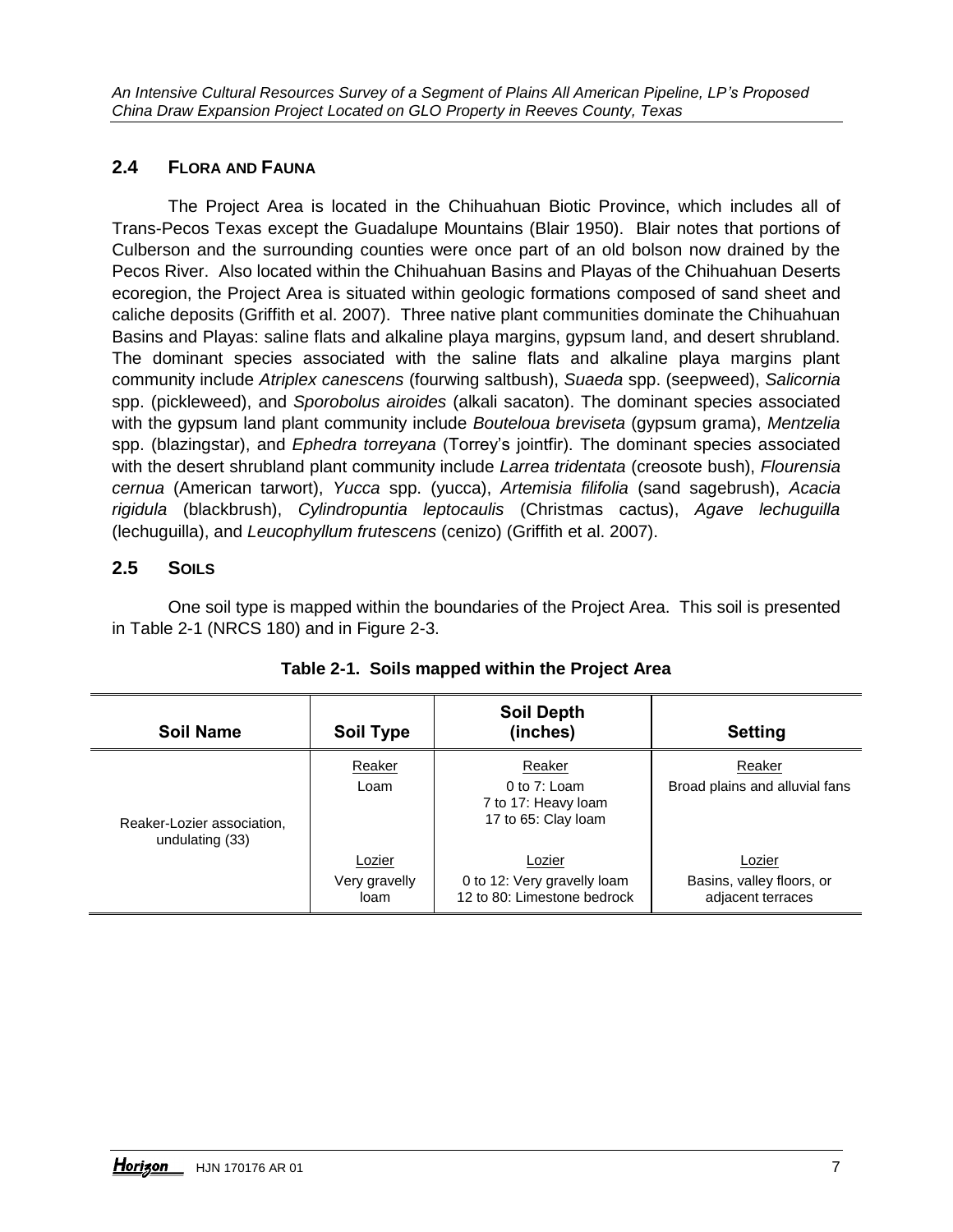

<span id="page-19-0"></span>**Figure 2-3. Soils mapped within the Project Area**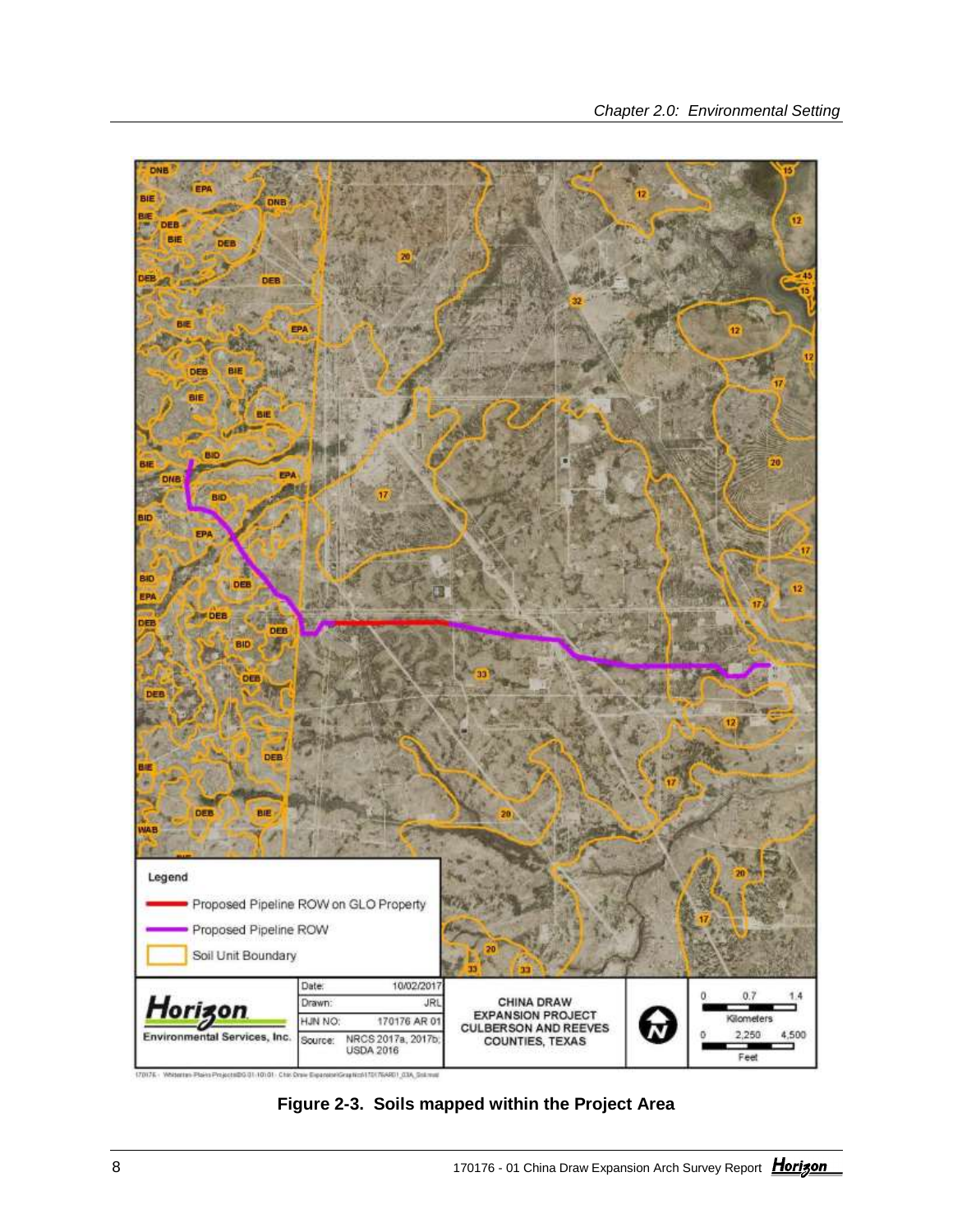# <span id="page-20-0"></span>**3.0 CULTURAL BACKGROUND**

The general temporal framework for most prehistoric archeological sites in Texas is based on the seriation of projectile point types originally established by Suhm et al. (1954) and later revised by Suhm and Jelks (1962), Prewitt (1981, 1985), and Turner and Hester (1999). This temporal framework, consisting of a tri-partite system based on technological changes in diagnostic artifacts that occurred as a result of indigenous adaptation to changing environments and subsistence strategies, is broken down into 3 main periods: the Paleoindian (pre-8500 B.P.), the Archaic (8500 to 1250 B.P.), and the Late Prehistoric (1250 to 250 B.P.). The Archaic period is further subdivided into the Early Archaic (8500 to 6000 B.P.), the Middle Archaic (6000 BP to 3500 B.P.), and the Late Archaic (3500 to 1250 B.P.).

#### <span id="page-20-1"></span>**3.1 PALEOINDIAN (PRE-8500 B.P.)**

The Paleoindian period is characterized by highly mobile groups hunting over large areas. Although now-extinct megafauna such as mammoth and bison are often found associated with sites of this time period, smaller game, such as deer and turtles, were also likely utilized as food items. Undoubtedly, plant foods made up a portion of the diet as well. Based upon the low number of diagnostic artifacts recovered from sites of this period, as well as the low frequency of sites, population densities are considered low and probably consisted of small family groups. An increase in projectile point frequency toward the end of the period may suggest an increased population density or, perhaps, an increase in macro-band aggregation for the purpose of communal hunts. Sites from this time period are found mostly in upland tributary and spring settings, as well as deeply buried in floodplain alluvium. Clovis and Folsom points are indicative of Early Paleoindian occupations, while Plainview, Golondrina, Scottsbluff, Meserve, Eden, Dalton, San Patrice, and Angostura points are characteristic of the later span of the period.

### <span id="page-20-2"></span>**3.2 EARLY ARCHAIC (8500 TO 6000 B.P.)**

Like the Paleoindian period, Early Archaic population densities remained low, still consisting of small, mobile bands. However, a more generalized hunting-and-gathering strategy is evidenced by the use of river mussels. Early Archaic sites are typically located on terraces along tributary watercourses, but are also often found deeply buried in floodplain alluvium. Site locale and an increased use of river mussels possibly indicate a shift in subsistence strategies in order to exploit the bottomlands of major waterways during this period of wetter climates.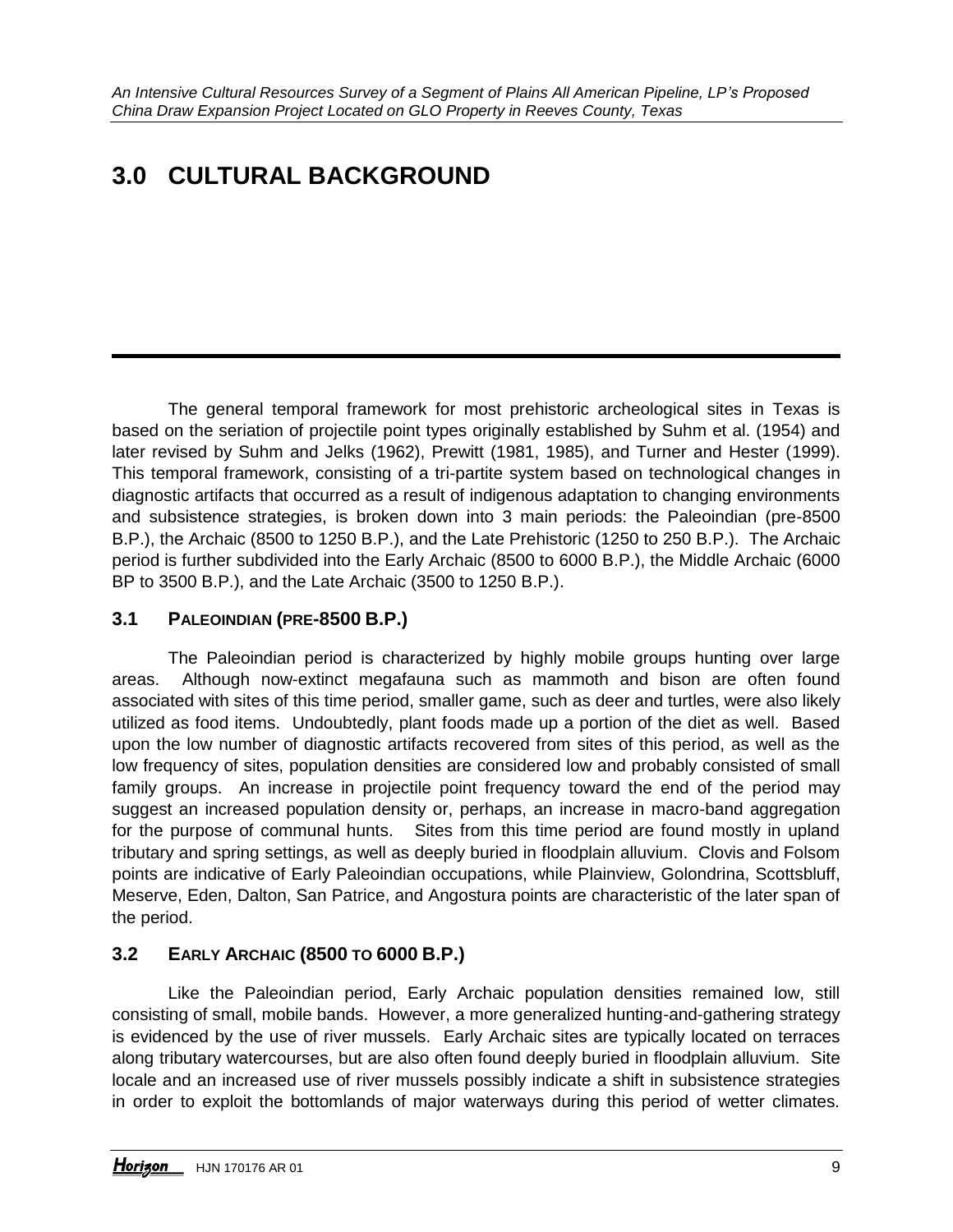Split-stemmed points such as Gower, Martindale, and Uvalde, as well as Big Sandy, Hardin, and Hoxie, are diagnostic of Early Archaic occupations.

#### <span id="page-21-0"></span>**3.3 MIDDLE ARCHAIC (6000 TO 3500 B.P.)**

During the Middle Archaic, the trend to bottomland exploitation increased, with fewer sites found along minor tributaries. Population density remained relatively low, but obviously increased over prior periods, with broad-spectrum hunting and gathering represented at larger sites where food sources were more abundant.

#### <span id="page-21-1"></span>**3.4 LATE ARCHAIC (3500 TO 1250 B.P.)**

In contrast to earlier time periods, the Late Archaic represents a period of increased population and site density. Subsistence was focused on hunting and gathering within the bottomlands of major creeks and rivers. Deer remains are quite common at Late Archaic sites, and the exploitation of plant foods (nuts) seems to have increased during this period, based upon an increase in plant-processing tools. Late Archaic sites are typically found on sandy terraces along tributaries, as well as on clayey floodplains.

#### <span id="page-21-2"></span>**3.5 LATE PREHISTORIC I (1250 TO 250 B.P.)**

The Late Prehistoric, in general, is characterized by the advent of the bow and arrow, as well as ceramics, in Texas. Hunting and gathering continued, with an emphasis on deer and other small game. Horticulture also became evident in some areas. As in the Late Archaic, sites continue to be located on sandy terraces along major creeks and rivers. In fact, the majority of Late Prehistoric sites contain some traces of Late Archaic occupations. A marked population increase is highly evident, and increased territorial conflicts possibly explain the recovery of burials with indications of violent deaths. Furthermore, differentiated burial practices also suggest the development of non-egalitarian societies.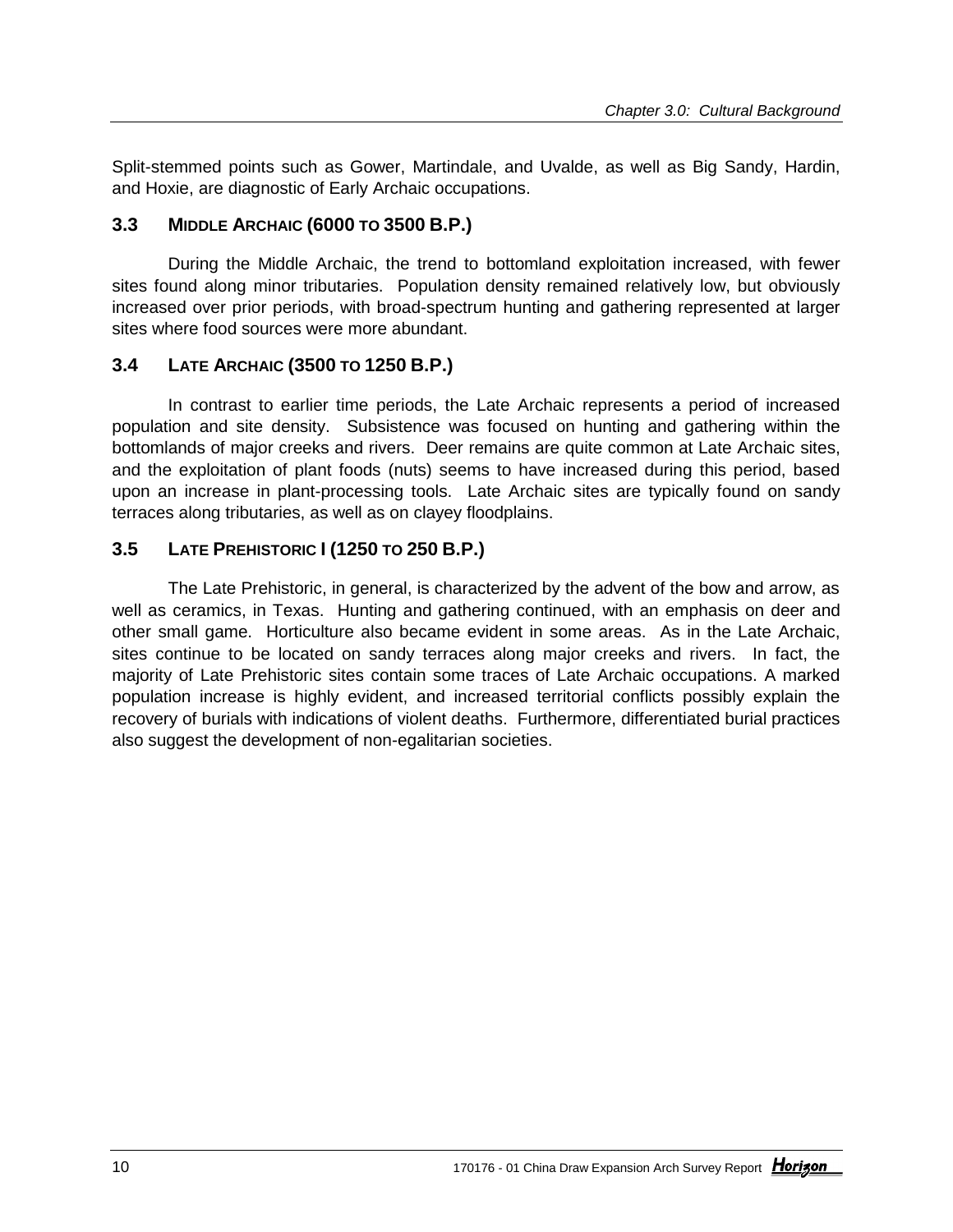### <span id="page-22-0"></span>**4.0 ARCHIVAL RESEARCH**

#### <span id="page-22-1"></span>**4.1 DATABASE AND MAP REVIEW**

Archival research conducted via the Internet at the THC's *Texas Archeological Sites Atlas* (Atlas) website indicated the presence of no previously recorded archeological sites or cemeteries within a 1.0-mile (1.6-km) perimeter of the Project Area (THC 2017). Similarly, a review of the National Park Service's (NPS) Nation Register of Historic Places (NRHP) Google Earth map layer indicated the presence of no historic properties listed on the NRHP within the review perimeter (NPS 2017). No documented cultural resources, including any listed on the NRHP or formally designated as SALs, are located within or immediately adjacent to the boundaries of the Project Area. Based on the Atlas database, no previous cultural resources surveys have been undertaken within the boundaries of the current Project Area.

The closest documented cultural resource to the Project Area is a prehistoric campsite. This site, 41CU800, is located approximately 2.4 miles (3.9 km) northwest of the Project Area.

#### <span id="page-22-2"></span>**4.2 PROBABILITY ASSESSMENT**

Prehistoric archeological sites are commonly found in upland areas and on alluvial terraces near stream/river channels or drainages. Additionally, in this part of the state, they are often found in proximity to playa lake beds and dune blowouts. Based on the location of the Project Area near several vegetated playa basins and drainages between China Draw and a tributary of Salt Creek, it was Horizon's opinion, prior to the field efforts, that there existed at least a moderate potential for undocumented prehistoric cultural deposits within the Project Area.

In regard to historic-era resources, the lack of visible structures in immediate proximity to the Project Area on the relevant topographic quadrangle maps suggested a decreased potential for historic-era standing structures or associated cultural deposits within the boundaries of the Project Area.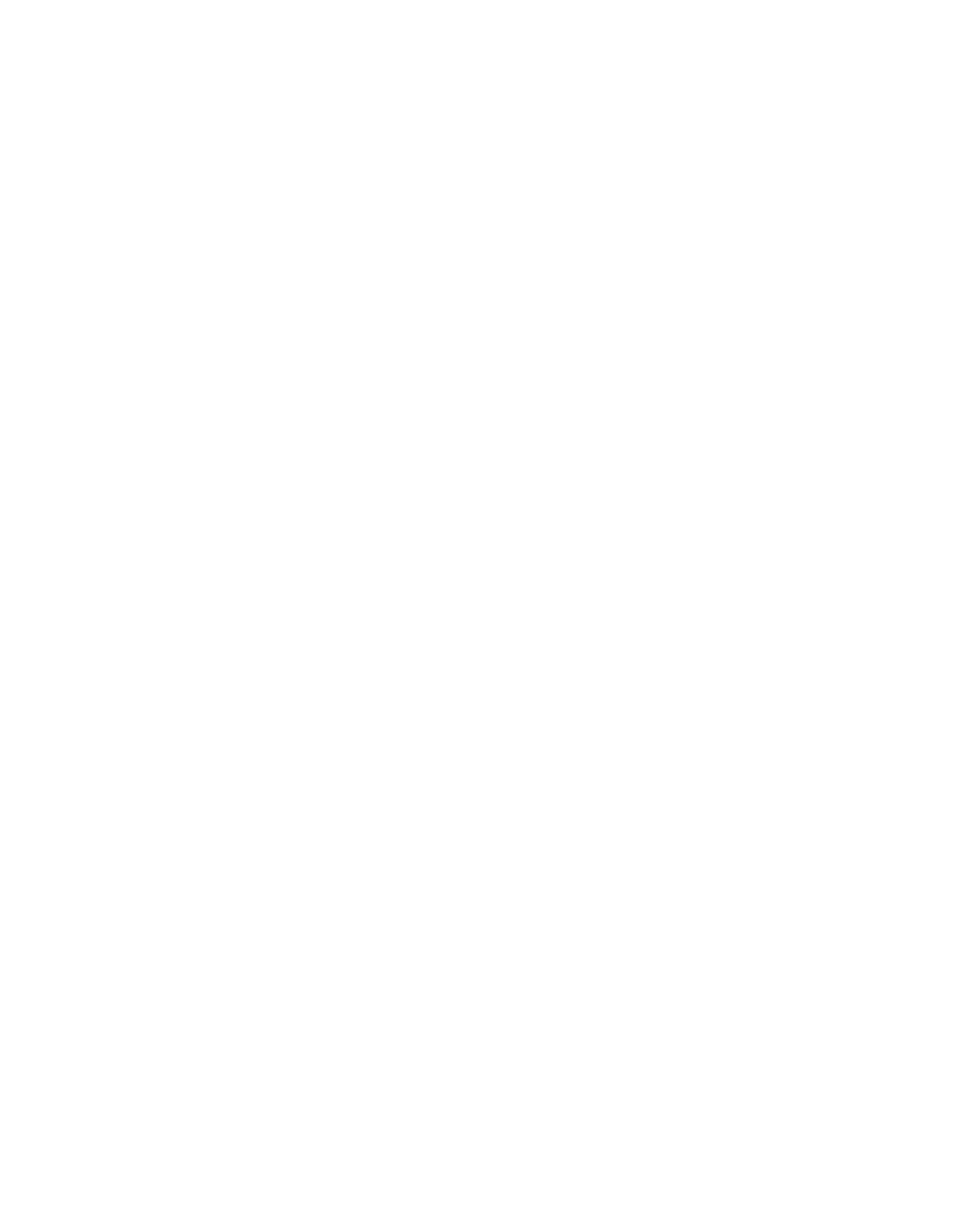### <span id="page-24-0"></span>**5.0 SURVEY METHODOLOGY**

A 2-person Horizon archeological field crew completed the intensive pedestrian survey of the Project Area on 26 September 2017. This entailed intensive surface inspection and subsurface shovel testing along the length of the Project Area. The TSMASS require a minimum 16 shovel tests per mile for linear projects measuring up to 100.0 feet (30.5 m) wide. As the Project Area totals 1.0 mile (1.6 km) in length, a minimum of 16 shovel tests were necessary within the Project Area in order to comply with the TSMASS. Horizon exceeded the TSMASS by excavating a total of 17 shovel tests across the Project Area. All excavated matrices were screened through 0.25-inch (6.3-millimeter [mm]) hardware mesh or were trowelsorted if the dense clay soils prohibited successful screening.

Field notes were maintained on terrain, vegetation, soils, landforms, shovel tests, cultural material observed (if any), etc. Standardized shovel test forms were completed for every shovel test. These forms included location data, depth, soil type, and notations on any artifacts encountered. For any new archeological sites recorded, standard site forms were completed and filed at the Texas Archeological Research Laboratory (TARL) for permanent housing. Similarly, for any previously recorded archeological sites that were assessed, updated site forms were completed and filed at the TARL.

A selective collection strategy was utilized during the survey efforts wherein only diagnostic cultural materials were to be collected for eventual curation at an approved facility. Non-diagnostic artifacts were to be tabulated and assessed in the field and placed back where they were found. Digital photographs with a photo log were completed as appropriate. The locations of all shovel tests were recorded via handheld GPS units utilizing the Universal Transverse Mercator (UTM) coordinate system and the North American Datum of 1983 (NAD 83). Shovel test locations are presented in Figure 5-1. Shovel test data are presented in Appendix A.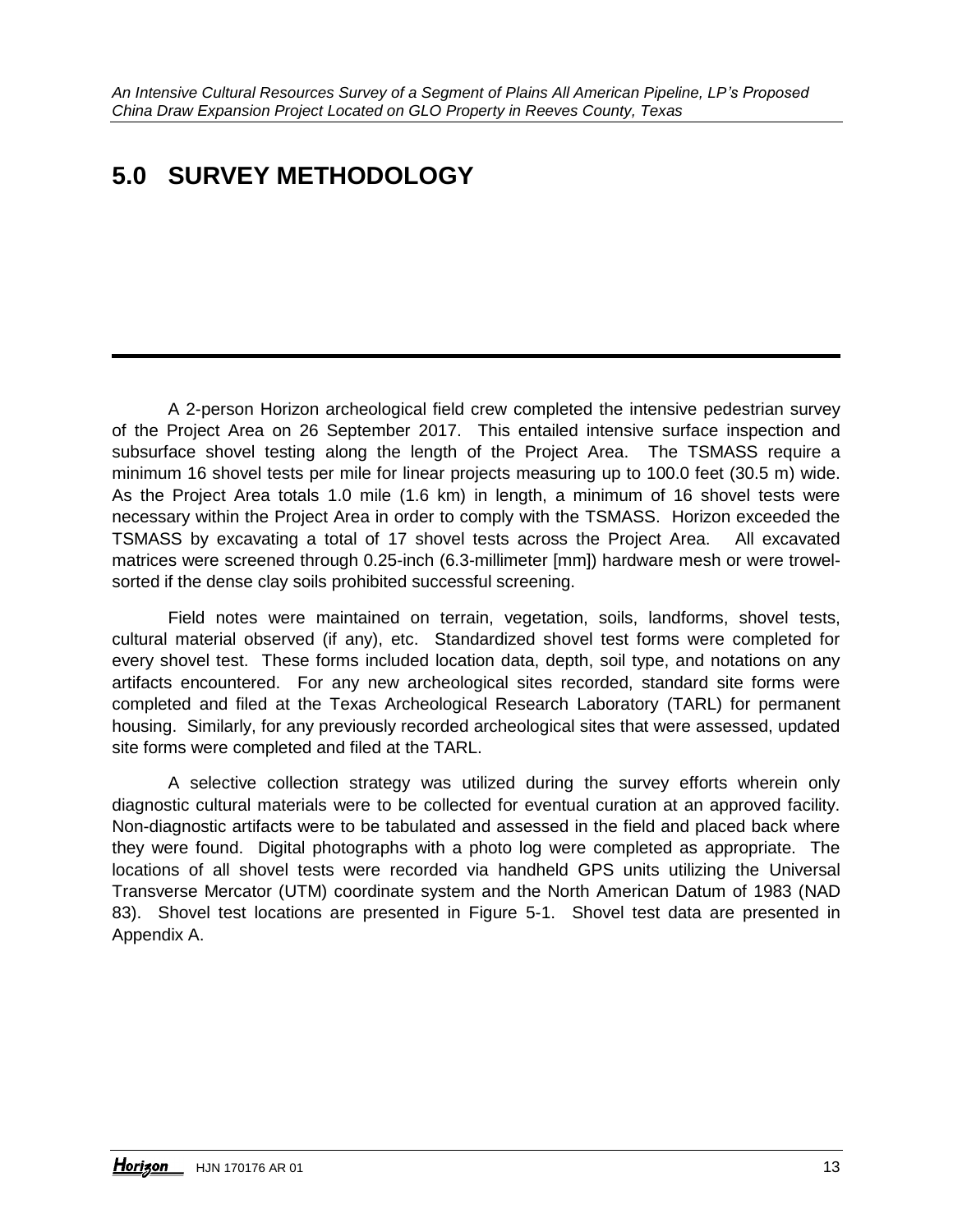

<span id="page-25-0"></span>**Figure 5-1. Shovel test locations within the Project Area**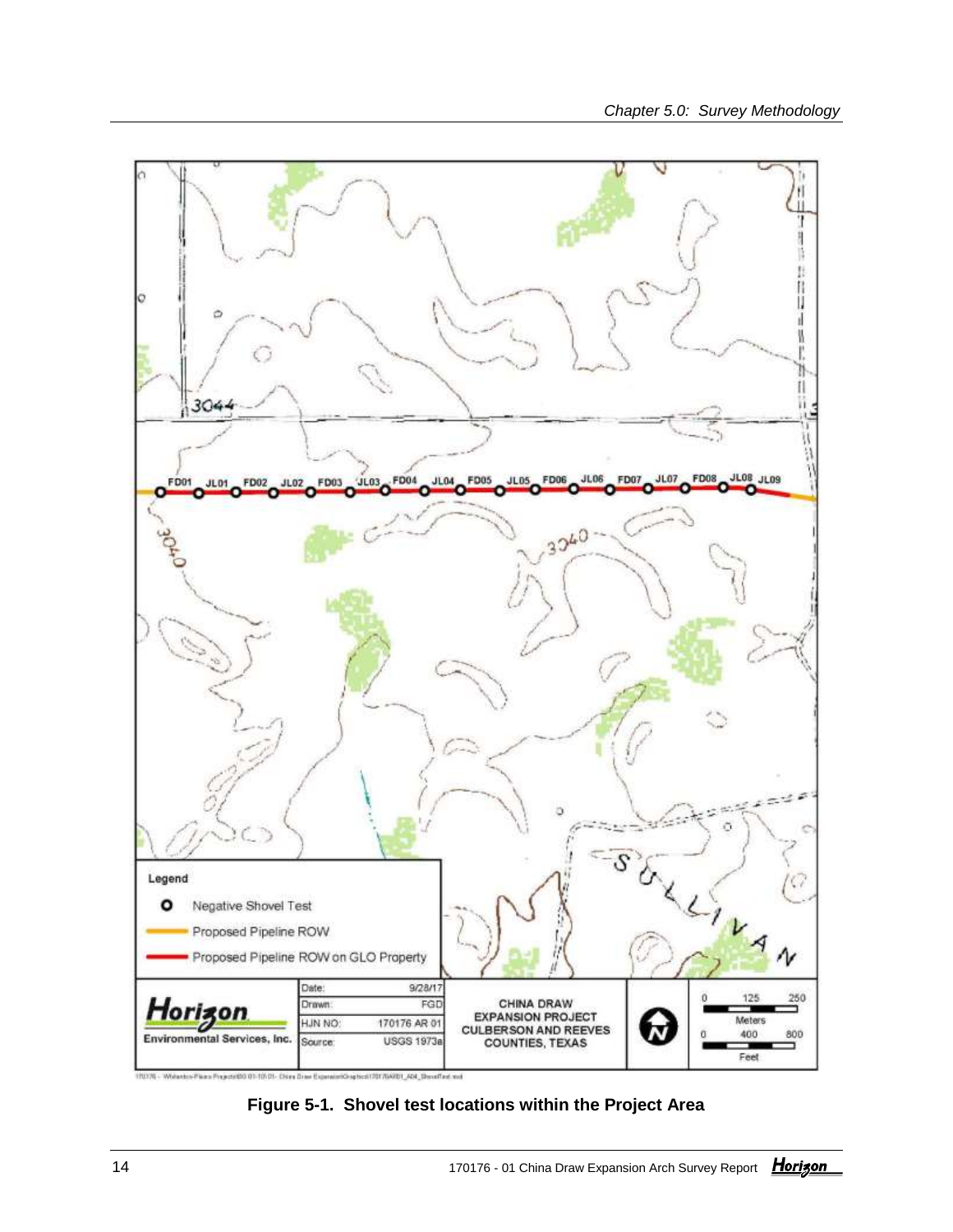### <span id="page-26-0"></span>**6.0 RESULTS AND RECOMMENDATIONS**

#### <span id="page-26-1"></span>**6.1 RESULTS**

On 26 September 2017, Horizon conducted an intensive cultural resources survey of a segment of Plains' proposed China Draw Expansion Project located in northwestern Reeves County, Texas. The development of the pipeline ROW will be privately funded and will not require any federal permitting or coordination. However, a 1.0-mile (1.6-km)-long segment of the proposed ROW is located on property owned by the GLO. As the GLO is considered to be a political subdivision of the state, the portion of the undertaking on GLO property falls under the regulations of the ACT. At the request of Whitenton, Horizon conducted the cultural resources survey of the Project Area on behalf of Plains in compliance with the ACT. The purpose of the survey was to determine if any archeological sites were located within the Project Area and, if any existed, to determine if the project had the potential to have any adverse impacts on sites considered eligible for formal designation as SALs. The cultural resources survey was conducted under TAC permit number 8170.

Overall, the entire proposed ROW measures 6.7 miles (10.9 km) long by 30.0 feet (9.1 m) wide, with a total area of approximately 24.4 acres. However, the Project Area (i.e., the segment of the proposed ROW that crosses GLO property) measures only 1.0 mile (1.6 km) long by 30.0 feet (9.1 m) wide, with a total area of approximately 3.6 acres.

The cultural resources survey consisted of intensive surface inspection and subsurface shovel testing along the length of the Project Area. The TSMASS require a minimum 16 shovel tests per mile for linear projects measuring up to 100.0 feet (30.5 m) wide. As the Project Area totals 1.0 mile (1.6 km) in length, a minimum of 16 shovel tests were necessary within the Project Area in order to comply with the TSMASS. Horizon exceeded the TSMASS by excavating a total of 17 shovel tests across the Project Area.

The cultural resources survey of the Project Area resulted in entirely negative findings. No cultural materials were observed on the surface of the Project Area or within any of the 17 excavated shovel tests.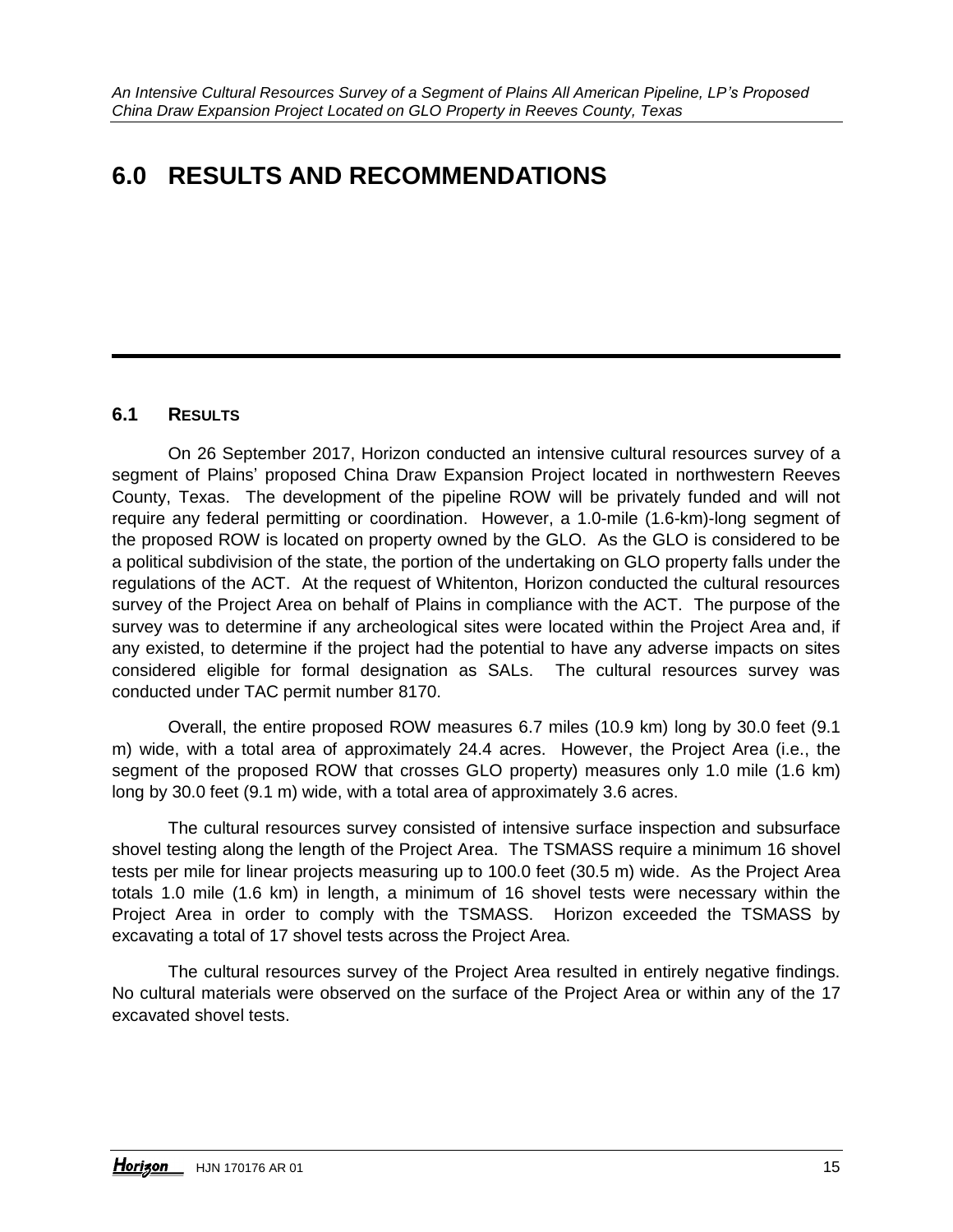#### <span id="page-27-0"></span>**6.2 RECOMMENDATIONS**

Based on the negative survey results, it is Horizon's opinion that the construction of the proposed China Draw Expansion Project across GLO property will have no adverse effect on significant cultural resources designated as or considered eligible for designation as SALs. Horizon therefore recommends that Plains be allowed to proceed with the construction of the proposed pipeline relative to the jurisdiction of the ACT. However, in the unlikely event that any cultural materials (including human remains or burial features) are inadvertently discovered at any point during construction, use, or ongoing maintenance of the proposed pipeline ROW, even in previously surveyed areas, all work at the location of the discovery should cease immediately, and the THC and GLO should be notified of the discovery.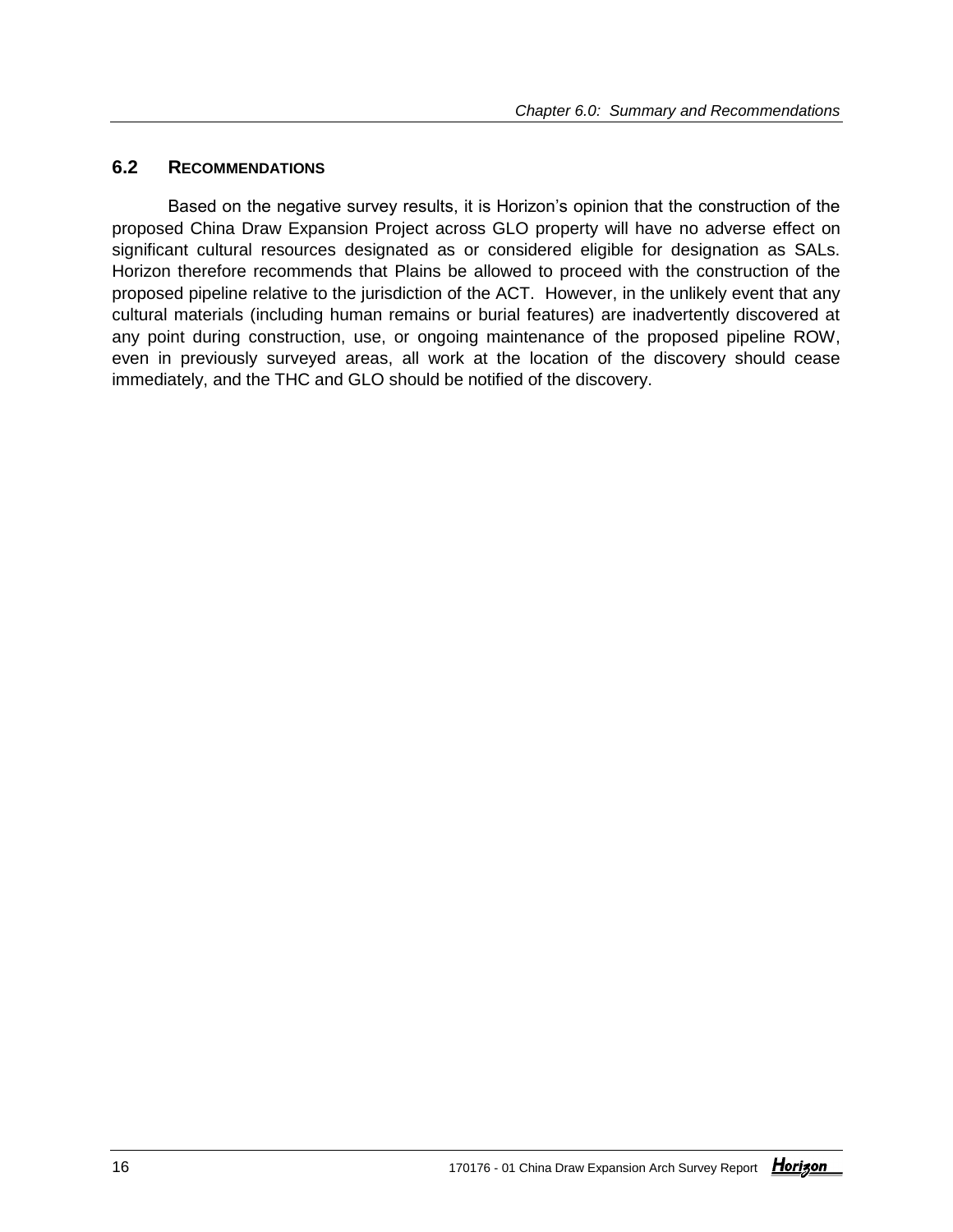### <span id="page-28-0"></span>**7.0 REFERENCES CITED**

#### Blair, W.F.

- 1950 The Biotic Provinces of Texas. The Texas Journal of Science 2(1):93-117.
- Griffith, G., S. Bryce, J. Omernik, and A. Rogers
	- 2007 Ecoregions of Texas. Prepared for the Texas Commission on Environmental Quality.  $\langle f|p\rangle/f\langle p|q\rangle = \langle q|q\rangle/2$  and  $\langle q|q\rangle$  and  $\langle q|q\rangle$  and  $\langle q|q\rangle$  and  $\langle q|q\rangle$  and  $\langle q|q\rangle$  and  $\langle q|q\rangle$  and  $\langle q|q\rangle$  and  $\langle q|q\rangle$  and  $\langle q|q\rangle$  and  $\langle q|q\rangle$  and  $\langle q|q\rangle$  and  $\langle q|q\rangle$  and  $\langle q|q\rangle$  an Accessed 23 June 2014.
- (NPS) National Park Service
	- 2017 National Park Service National Register of Historic Places Google Earth Map Layer South Region. <http://nrhp.focus.nps.gov/natreg/docs/Google\_Earth\_Layers.html>. Accessed 14 August 2017.
- (NRCS) US Department of Agriculture, Natural Resources Conservation Service
	- 1980 Soil Survey of Reeves County, Texas. <http://www.nrcs.usda.gov/Internet/ FSE\_MANUSCRIPTS/texas/TX389/0/Reeves.pdf>. Accessed 26 September 2017.
	- 2017a Soil Survey Geographic (SSURGO) Database for Culberson County, Texas.
	- 2017b Soil Survey Geographic (SSURGO) Database for Reeves County, Texas.

#### Prewitt, E.R.

- 1981 Cultural Chronology in Central Texas. Bulletin of the Texas Archeological Society 52:65-89.
- 1985 From Circleville to Toyah: Comments on Central Texas Chronology. Bulletin of the Texas Archeological Society 54 (for 1983): 201-238.
- Suhm, D.A. and E. B. Jelks
	- 1962 Handbook of Texas Archeology: Type Descriptions. The Texas Archeological Society Special Publication No. 1 and The Texas Memorial Museum Bulletin No. 4. Austin.

Suhm, D.A., A.D. Krieger, and E. B. Jelks

1954 An Introductory Handbook of Texas Archeology. Bulletin of the Texas Archeological Society 25: 1-562.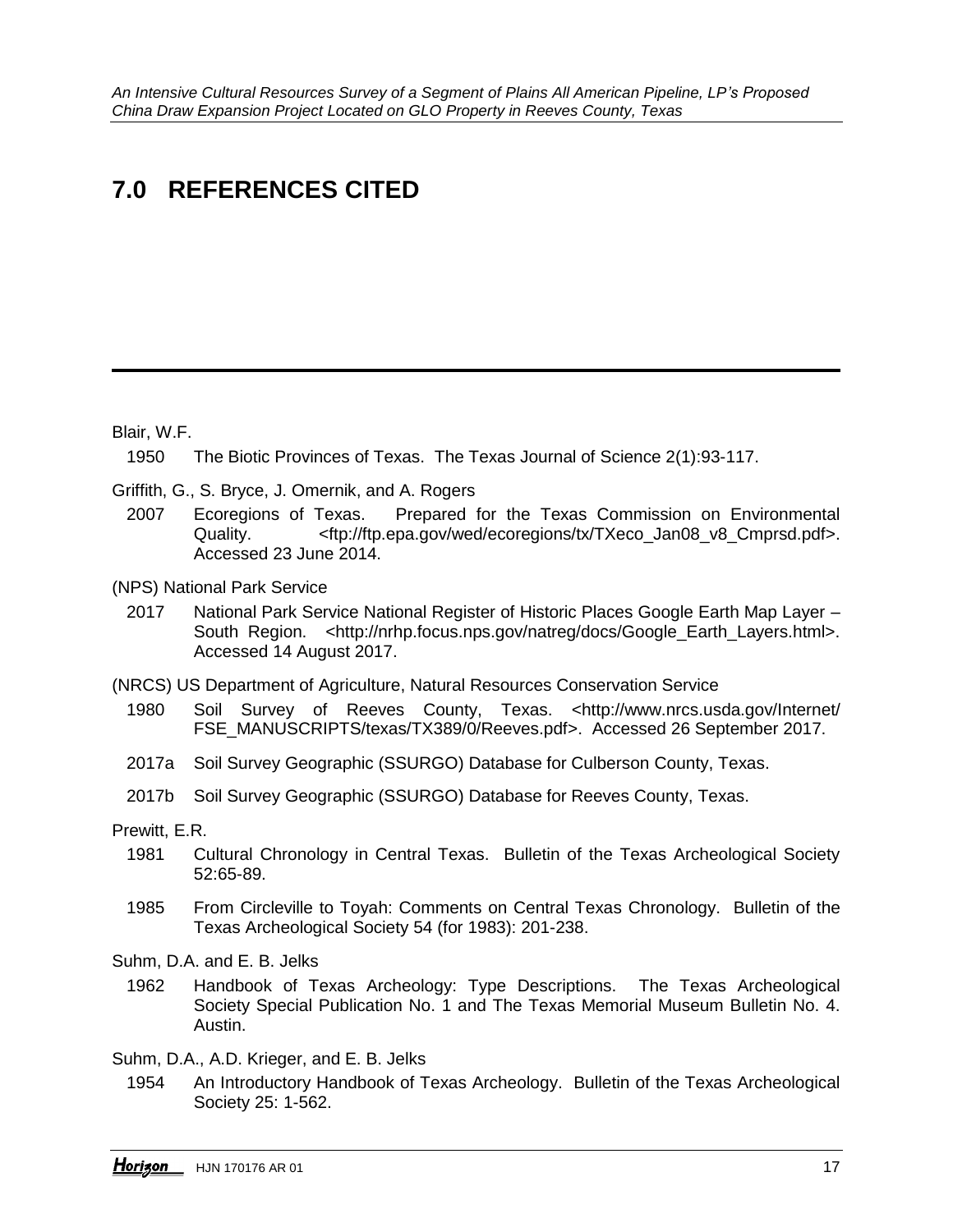- (THC) Texas Historical Commission
	- 2017 *Texas Archeological Sites Atlas Restricted Database*. <https://atlas.thc.state.tx.us/>. Accessed 14 August 2017.
- Turner, E.S., and T.R. Hester
	- 1999 *A Field Guide to Stone Artifacts of Texas Indians*. Third Revised Edition. Gulf Publishing Company, Houston.
- (USDA) US Department of Agriculture
	- 2016 Digital aerial photography, Culberson and Reeves Counties, Texas. US Department of Agriculture, National Agriculture Imagery Program, Farm Service Agency, Aerial Photography Field Office.
- (USGS) US Geological Survey
	- 1968a 7.5-minute series topographic map, Red Bluff, Texas, quadrangle.
	- 1968b 7.5-minute series topographic map, Orla, Texas, quadrangle.
	- 1973a 7.5-minute series topographic map, Screwbean Draw NE, Texas, quadrangle.
	- 1973b 7.5-minute series topographic map, Screwbean Draw East, Texas, quadrangle.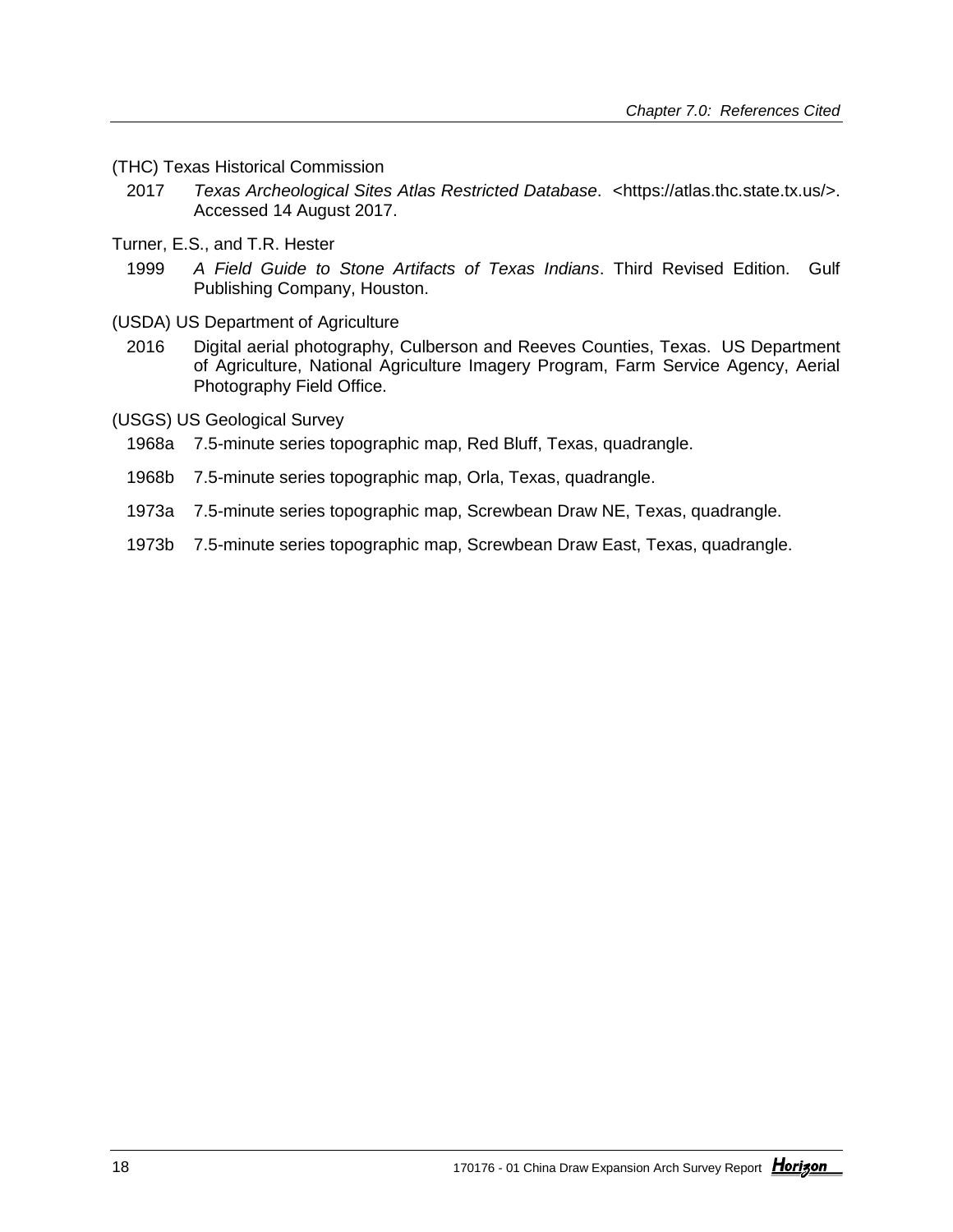**APPENDIX A:** 

<span id="page-30-0"></span>**SHOVEL TEST DATA**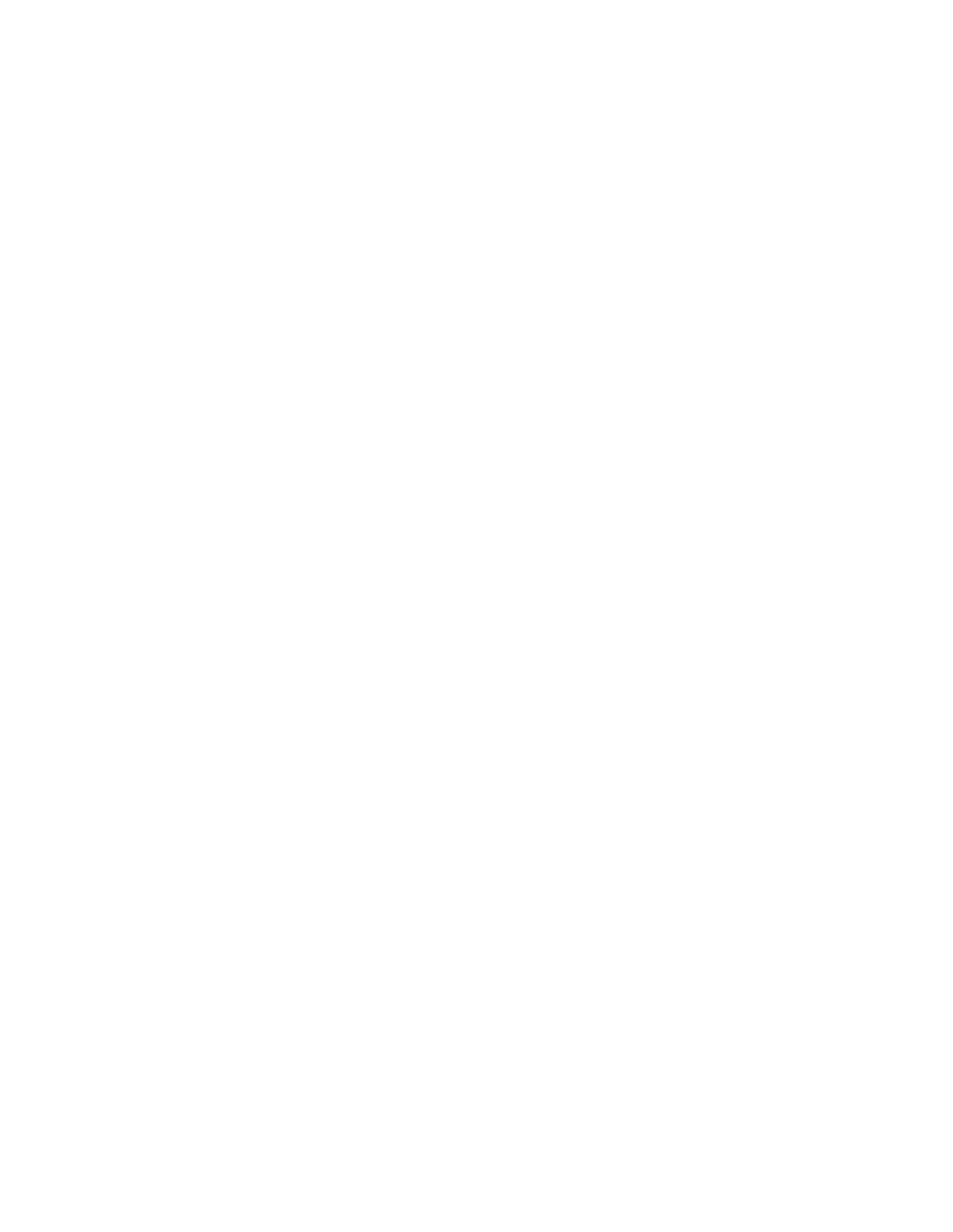|                  | UTM Coordinates <sup>1</sup> |          | <b>Depth</b> |                                              |                  |
|------------------|------------------------------|----------|--------------|----------------------------------------------|------------------|
| ST No.           | <b>Easting</b>               | Northing | (cmbs)       | <b>Soils</b>                                 | <b>Artifacts</b> |
| JL01             | 592043                       | 3529408  | $0 - 20$     | Pale Brown Silt Loam                         | None             |
|                  |                              |          | 20-30        | Very Pale Brown fine Silt Loam               | None             |
|                  |                              |          | $30+$        | Decaying caliche bedrock                     | None             |
| JL <sub>02</sub> | 592244                       | 3529409  | $0 - 40$     | Pale brown silty loam                        | None             |
|                  |                              |          | $40+$        | decaying caliche bedrock                     | None             |
| JL <sub>03</sub> | 592449                       | 3529412  | $0 - 5$      | Pale brown silty loam                        | None             |
|                  |                              |          | $5+$         | Limestone bedrock                            | None             |
| JL <sub>04</sub> | 592649                       | 3529414  | $0 - 30$     | Pale brown silty loam                        | None             |
|                  |                              |          | $30+$        | Decaying caliche bedrock                     | None             |
| <b>JL05</b>      | 592851                       | 3529415  | $0 - 40$     | Pale brown silty loam                        | None             |
|                  |                              |          | $40+$        | Decaying caliche bedrock                     | None             |
| JL <sub>06</sub> | 593049                       | 3529420  | $0 - 40$     | Pale brown silty loam                        | None             |
|                  |                              |          | $40+$        | Decaying caliche bedrock                     | None             |
| JL <sub>07</sub> | 593249                       | 3529421  | $0 - 50$     | Pale brown silty loam                        | None             |
|                  |                              |          | $50+$        | Decaying caliche bedrock                     | None             |
| JL <sub>08</sub> | 593451                       | 3529424  | $0 - 40$     | Pale brown silty loam                        | None             |
|                  |                              |          | $40+$        | Decaying caliche bedrock                     | None             |
| <b>JL09</b>      | 593524                       | 3529417  | $0 - 20$     | Dark brown gravelly silty loam               | None             |
|                  |                              |          | $20 - 60$    | Light grayish brown silty loam               | None             |
|                  |                              |          | $60 - 70 +$  | Compact gravelly reddish-brown silty<br>loam | None             |
| FD01             | 591940                       | 3529411  | $0 - 15$     | Pale brown silty loam                        | None             |
|                  |                              |          | 15-100       | Caliche                                      | None             |
| <b>FD02</b>      | 592142                       | 3529411  | $0 - 20$     | Pale brown silty loam                        | None             |
|                  |                              |          | 20-100       | Caliche                                      | None             |
| <b>FD03</b>      | 592343                       | 3529411  | $0 - 10$     | Saturated dark brown silty loam              | None             |
|                  |                              |          | $10-30+$     | Caliche                                      | None             |
| <b>FD04</b>      | 592544                       | 3529416  | $0 - 15$     | Pale brown silty loam                        | None             |
|                  |                              |          | 15-100       | Caliche                                      | None             |
| <b>FD05</b>      | 592745                       | 3529417  | $0 - 12$     | Pale brown silty loam                        | None             |
|                  |                              |          | 12-100       | Caliche                                      | None             |
| <b>FD06</b>      | 592945                       | 3529419  | $0 - 20$     | Pale brown silty loam                        | None             |
|                  |                              |          | 20-100       | Caliche                                      | None             |
| FD07             | 593147                       | 3529418  | $0 - 17$     | Saturated dark reddish-brown silty<br>loam   | None             |
|                  |                              |          | $17+$        | Compact limestone cobbles                    | None             |

**Table A-1. Shovel Test Summary Data**